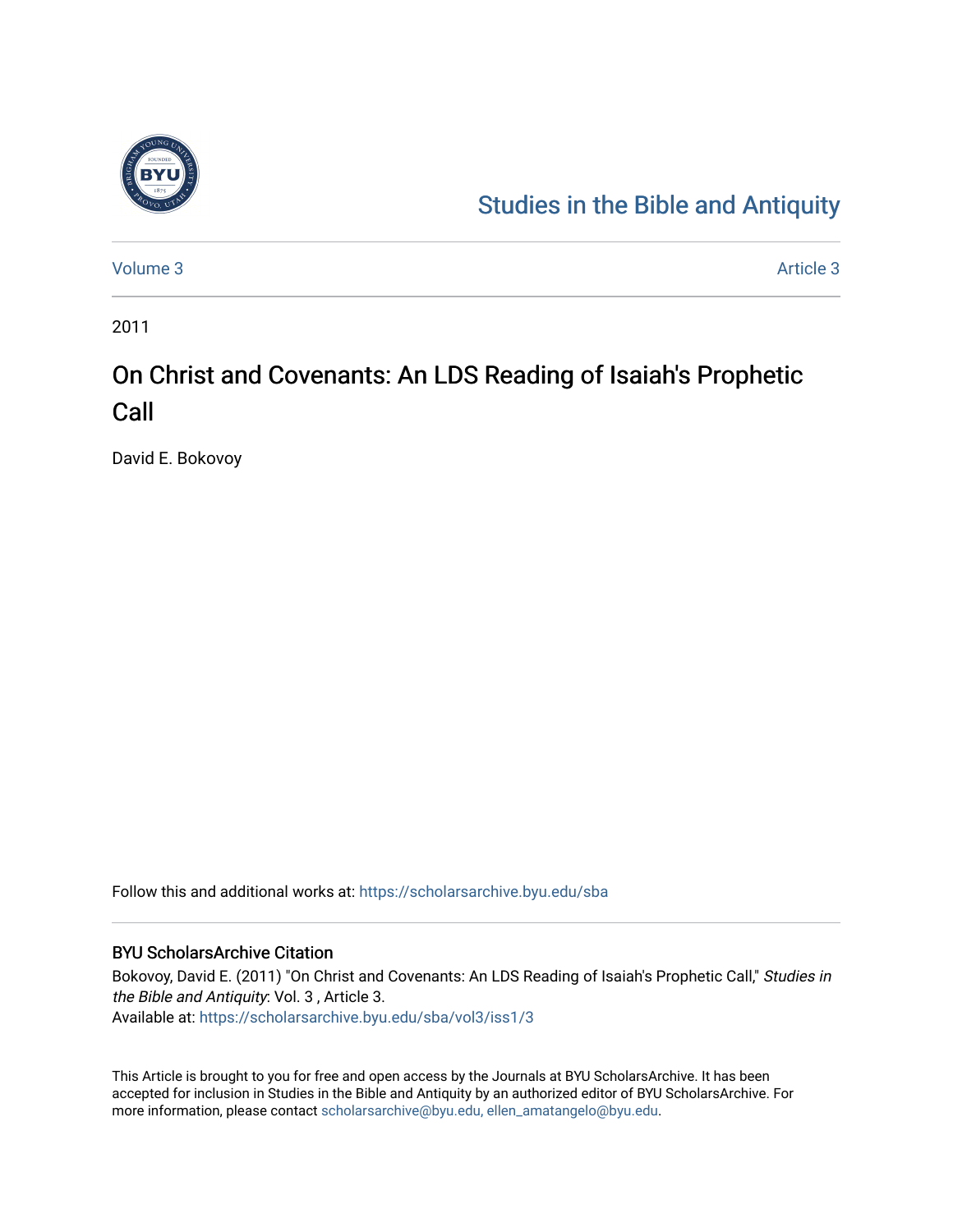

NEAL A. MAXWELL INSTITUTE FOR RELIGIOUS SCHOLARSHIP

**BRIGHAM YOUNG UNIVERSITY . PROVO, UTAH** 

- On Christ and Covenants: An LDS Reading of Isaiah's **Title** Prophetic Call
- Author(s) David E. Bokovoy
- *Studies in the Bible and Antiquity* 3 (2011): 29–49. **Reference**
	- 2151-7800 (print), 2168-3166 (online) **ISSN**
	- Abstract This article illustrates that for Latter-day Saints, the Book of Mormon can function as an interpretive guide to Isaiah's writings. The analysis explores some ways in which the Book of Mormon can aid in identifying textual meaning in the story of Isaiah's prophetic commission, especially on the topic of Christ and covenants. Lehi's call narrative in the Book of Mormon shares much in common with Isaiah 6. Based on analogy with Lehi's comparable dream, LDS readers can connect the seraph that interacts personally with Isaiah to Jesus Christ—that is, the Being with great luster who descends out of heaven to meet with the Book of Mormon prophet.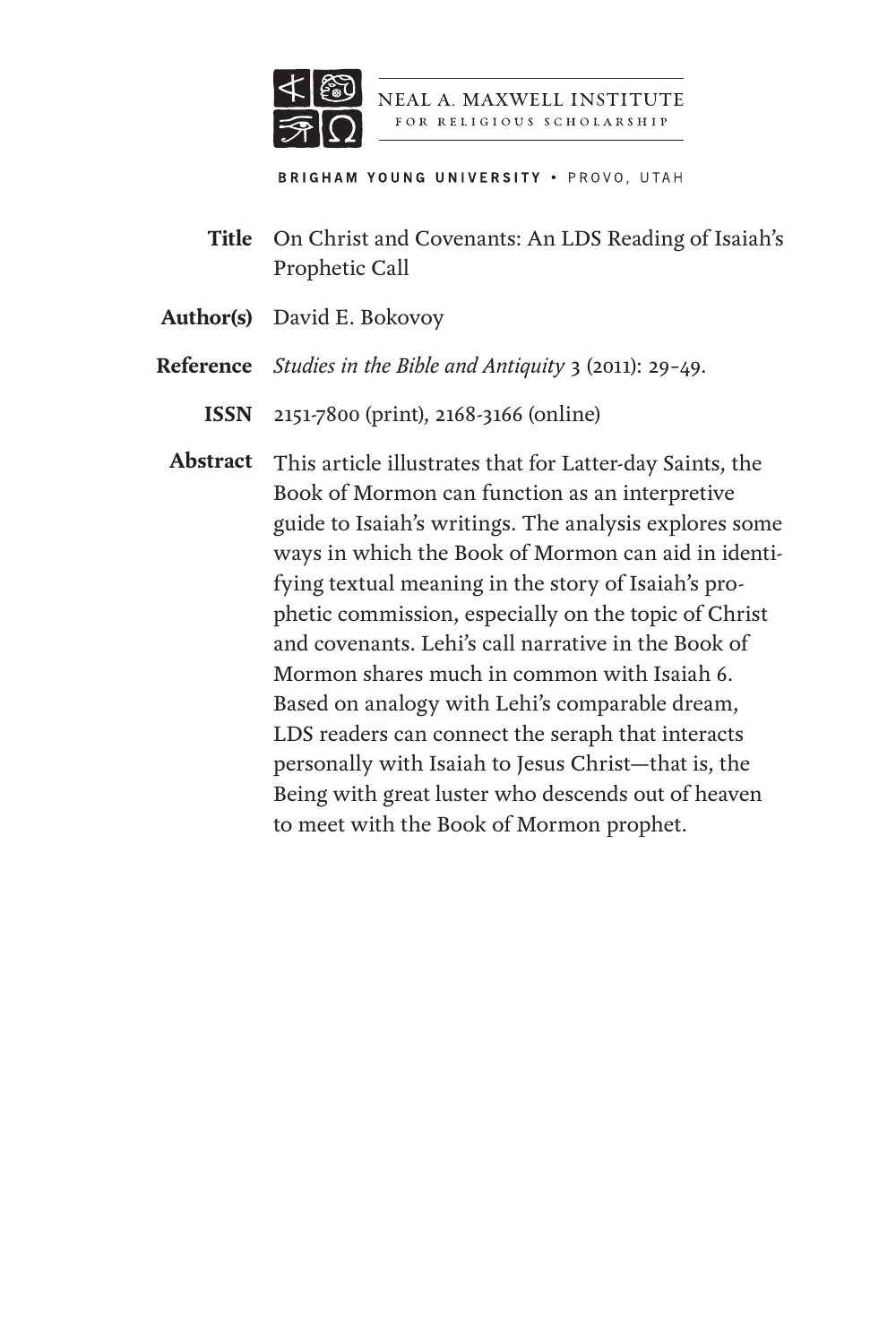### On Christ and Covenants: An LDS Reading of ISAIAH'S PROPHETIC CALL

David E. Bokovoy

I saiah can be an intimidating book. Few compositions feature<br>such a multifaceted array of religious and literary symbolism. **T** saiah can be an intimidating book. Few compositions feature Yet the book of Isaiah holds special significance within the canon of the Church of Jesus Christ of Latter-day Saints—Isaiah's writings appear in all four books of LDS scripture. In the Book of Mormon, Christ himself appears and places a divine stamp of approval on Isaiah's words by commanding his people to diligently search the writings of the Old Testament prophet (3 Nephi 23:1). Though Isaiah's complexities cannot be overstated, the Book of Mormon can function as an interpretive guide for Latter-day Saints. The following analysis illustrates some of the ways in which the Book of Mormon can aid in identifying textual meaning in the story of Isaiah's prophetic commission.

For students of Isaiah who demonstrate a willingness to seriously engage his writings, such as the Book of Mormon prophet Nephi, the book of Isaiah can evoke considerable delight: "And now I, Nephi, write more of the words of Isaiah, for my soul *delighteth* in his words" (2 Nephi 11:2). Throughout his commentary on Isaiah 2–14, Nephi appears to adopt a biblical-like *leitwort*, or "theme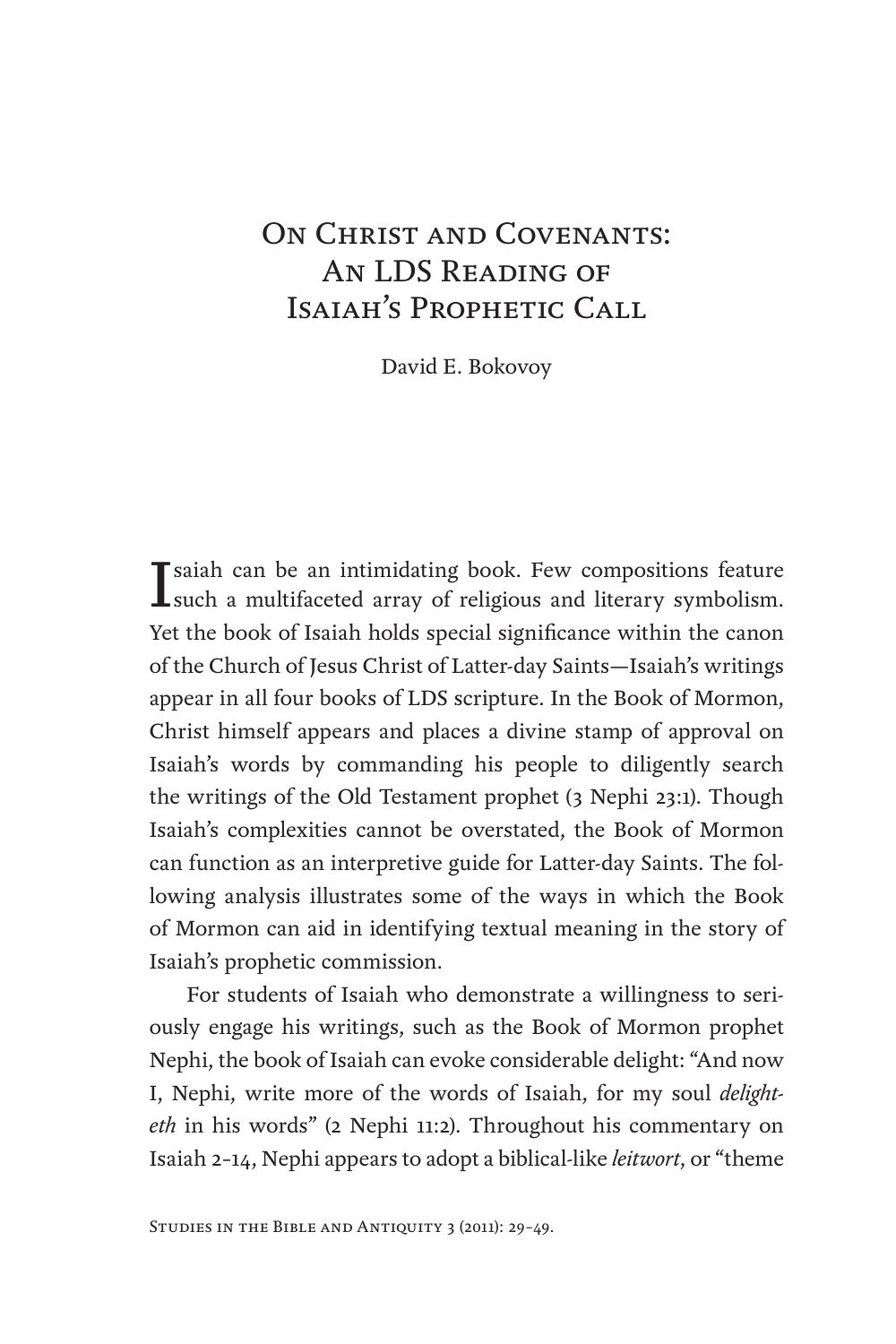word," as a means of conveying his intense joy in Isaiah's words.<sup>1</sup> "My soul *delighteth* in proving unto my people the truth of the coming of Christ," states Nephi in 2 Nephi 11:4.

And also my soul *delighteth* in the covenants of the Lord . . . ; yea, my soul *delighteth* in his grace, and in his justice, and power, and mercy. . . . And my soul *delighteth* in proving unto my people that save Christ should come all men must perish. (vv. 5–6)

Nephi's apparently intentional repetition of the theme word *delighteth* might suggest a familiarity on the part of the Book of Mormon prophet with one of the literary motifs reflected in Isaiah's writings via the original Hebrew. Though not apparent in the English version of the King James Bible, Isaiah uses the Hebrew word *ẖāpēṣ*, "delight," with considerable frequency, beginning with the statement "I *delight* not in the blood of bullocks, or of lambs, or of he goats" (Isaiah 1:11, emphasis added throughout).<sup>2</sup> Though the King James translation presents Isaiah's statement that God does not *delight* in the blood of sacrifices, it also states, translating the same Hebrew word in a less emphatic sense, that the Lord is merely "*well pleased* (*ẖāpēṣ*) for his righteousness' sake" (Isaiah 42:21). By incorporating this Hebraic theme into his introduction to Isaiah 2–14, Nephi shares with his readers the fact that he takes delight in three topics: Isaiah, Christ, and covenants. Following the inherent literary logic in Nephi's comments, the Book of Mormon prophet

2. The root appears most frequently in the book of Psalms for a total of twentyseven occurrences. Isaiah features the next largest number at twenty, for a rounded average of eight appearances per one hundred words. In contrast, the other two major prophets, Jeremiah and Ezekiel, use *ẖāpēṣ* a combined total of only eight times, the same number, coincidentally, attested for the root in all the Minor Prophets combined.

<sup>1.</sup> For an introduction to this important literary technique, see Martin Buber, "Leitwort Style in Pentateuch Narrative," in *Scripture and Translation*, ed. Martin Buber and Franz Rosenzweig; trans. Lawrence Rosenwald and Everett Fox (Bloomington: Indiana University Press, 1994), 114–28. As literary scholar Robert Alter notes in his analysis of the convention, "This kind of word-motif, as a good many commentators have recognized, is one of the most common features of the narrative art of the Bible." Robert Alter, *The Art of Biblical Narrative* (New York: Basic Books, 1981), 92.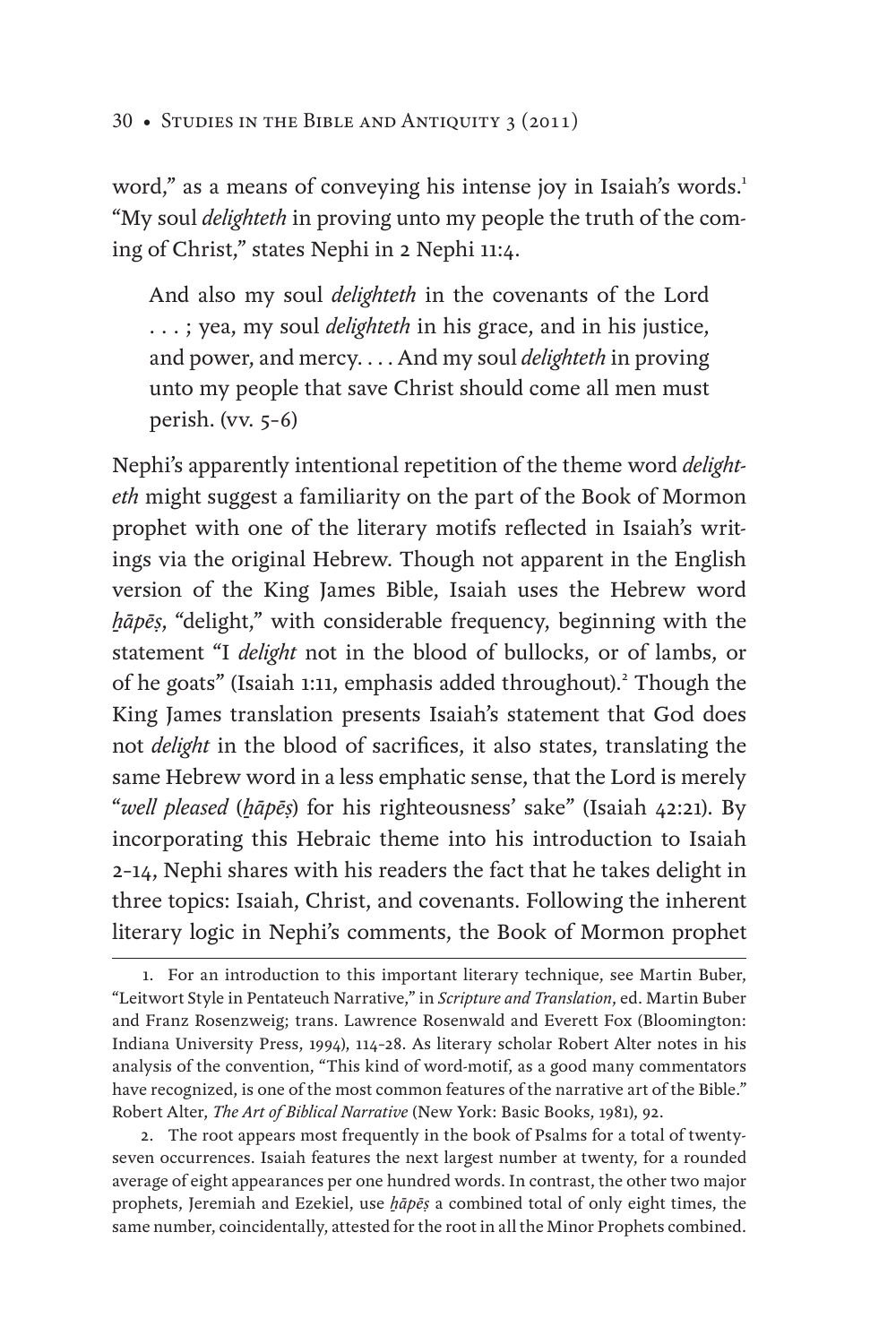delights in Isaiah, since from Nephi's perspective, Isaiah teaches the two themes in which Nephi takes considerable delight, namely Christ and covenants.

This observation perhaps reveals one of the basic reasons Isaiah assumes such a prominent role throughout the Book of Mormon. According to its title page, the Book of Mormon features two very specific purposes directly connected with Nephi's editorial commentary. The Book of Mormon exists

to show unto the remnant of the House of Israel what great things the Lord hath done for their fathers . . . that they may know the covenants of the Lord. . . . And also to the convincing of the Jew and Gentile that Jesus is the Christ.

Thus, from Nephi's perspective, Isaiah shares the Book of Mormon's dual focus in professing the importance of Christ and covenants.<sup>3</sup> Elder Jeffrey R. Holland recognized this concentration. Concerning the writings of Nephi, Jacob, and Isaiah on the small plates, Elder Holland wrote:

After reading these three witnesses from the small plates of Nephi, the reader knows two things in bold relief: that Jesus is the Christ, the Son of the Living God, and that God will keep his covenants and promises with the remnants of the house of Israel. These two themes constitute the two principal purposes of the Book of Mormon, and they are precisely the introductory themes addressed by Nephi, Jacob, and Isaiah.<sup>4</sup>

For Latter-day Saints interested in identifying the theme of Christ and covenants in Isaiah, a careful study of Isaiah's prophetic call narrative featured in Isaiah 6 (chapter 26 in 2 Nephi) proves

<sup>3.</sup> For an analysis of these objectives in the title page, see Victor L. Ludlow, "Covenant Teachings in the Book of Mormon," in *The Disciple as Scholar: Essays on Scripture and the Ancient World in Honor of Richard Lloyd Anderson* (Salt Lake City: Deseret Book and FARMS, 2000), 67–71.

<sup>4.</sup> Jeffrey R. Holland, *Christ and the New Covenant: The Messianic Message of the Book of Mormon* (Salt Lake City: Deseret Book, 1997), 35.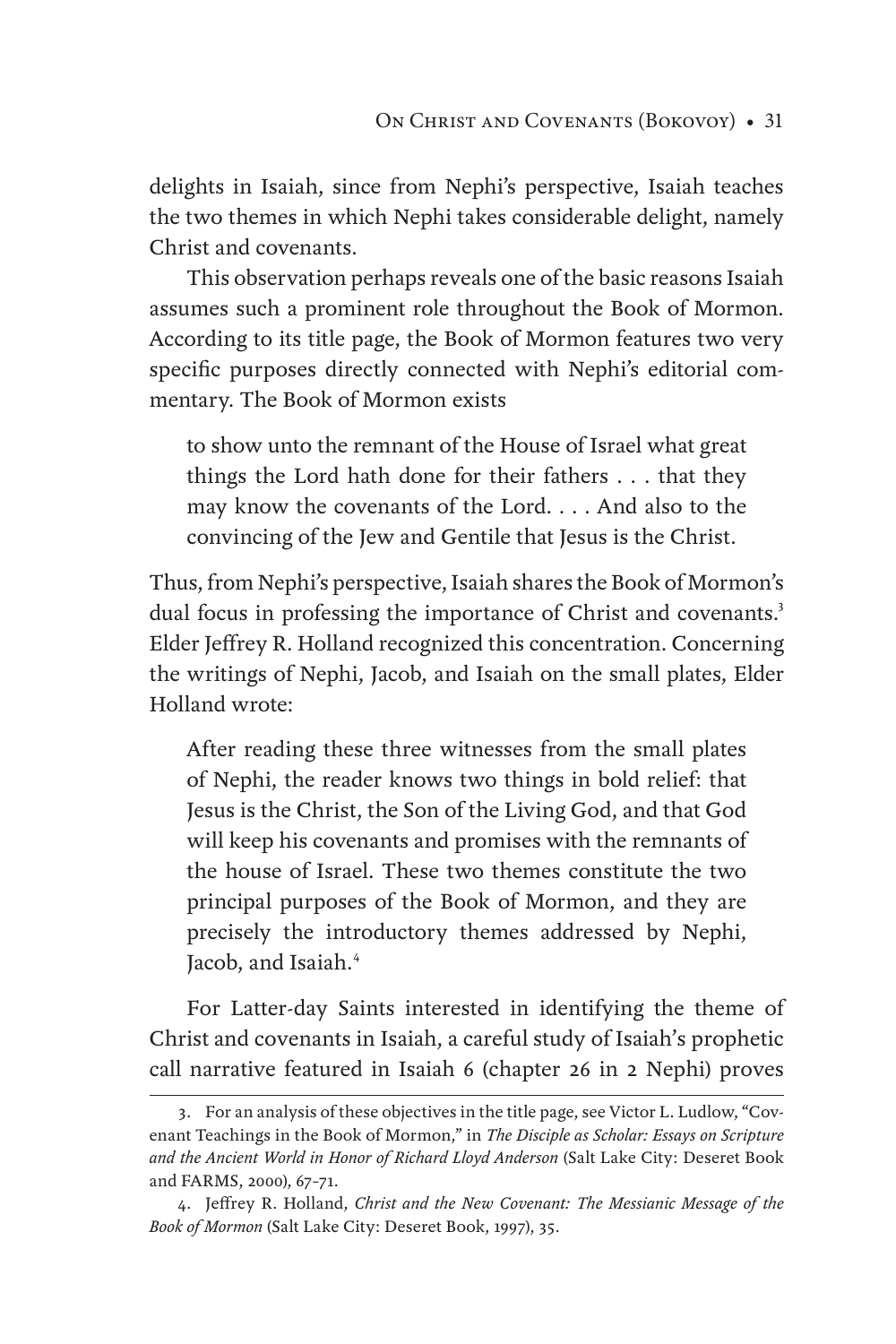especially inviting.<sup>5</sup> In an effort to explore the manner in which Isaiah 6 can be seen to address the dual theme identified in Nephi's commentary, the following study presents one possible LDS reading of Isaiah's prophetic call narrative using insights from contemporary biblical scholarship and the Book of Mormon. While the following survey does not seek to uncover the original meaning of the text, this analysis presents a fresh interpretation of Isaiah 6 by illustrating some of the ways in which Isaiah's prophetic call narrative can be understood to reflect the theme of Christ and covenants.

In preparation for the Book of Mormon's use of Isaiah 6, Nephi instructs his readers that he will send forth the words of Isaiah to Nephi's descendants because, like Nephi himself, Isaiah saw Christ, the Redeemer (2 Nephi 11:2). As is the case with the word *delighteth* in Nephi's introduction to Isaiah 2–14, the term *send* appears as a prominently repeated literary motif in this segment of Nephi's Isaianic commentary: "And my brother, Jacob, also has seen [Christ] as I have seen him; wherefore, I will *send* their words forth. . . . Nevertheless, God *sendeth* more witnesses" (2 Nephi 11:3). Nephi's emphasis that Isaiah, Jacob, and other witnesses had been sent to teach of Christ reflects the famous imagery in Isaiah's prophetic call narrative, where Isaiah responds to God's query "Whom shall I *send*?" with the dutiful reply "Here am I; *send* me" (Isaiah 6:8). The dual repetition of the verb *to send* in Isaiah's account signifies that Isaiah was commissioned by God to serve as a messenger to the house of Israel.

From both a secular and a religious perspective, messengers appear in Old Testament passages to be directly linked with the Hebrew verb *šālaḥ*, "to send." In his own writings, Isaiah illustrates the relationship between messengers and *šālaḥ* through his comments regarding the land beyond the rivers of Ethiopia that

<sup>5.</sup> For previous Latter-day Saint explorations of this chapter, see especially Paul Y. Hoskisson, "A Latter-day Saint Reading of Isaiah in the Twentieth Century: The Example of Isaiah 6," in *Sperry Symposium Classics: The Old Testament and the Latter-day Saints*, ed. Paul Y. Hoskisson (Provo, UT: BYU Religious Studies Center and Deseret Book, 2005), 193–25; and David Bokovoy, "The Calling of Isaiah," in *Covenants, Prophecies, and Hymns of the Old Testament* (Salt Lake City: Deseret Book, 2001), 128–39.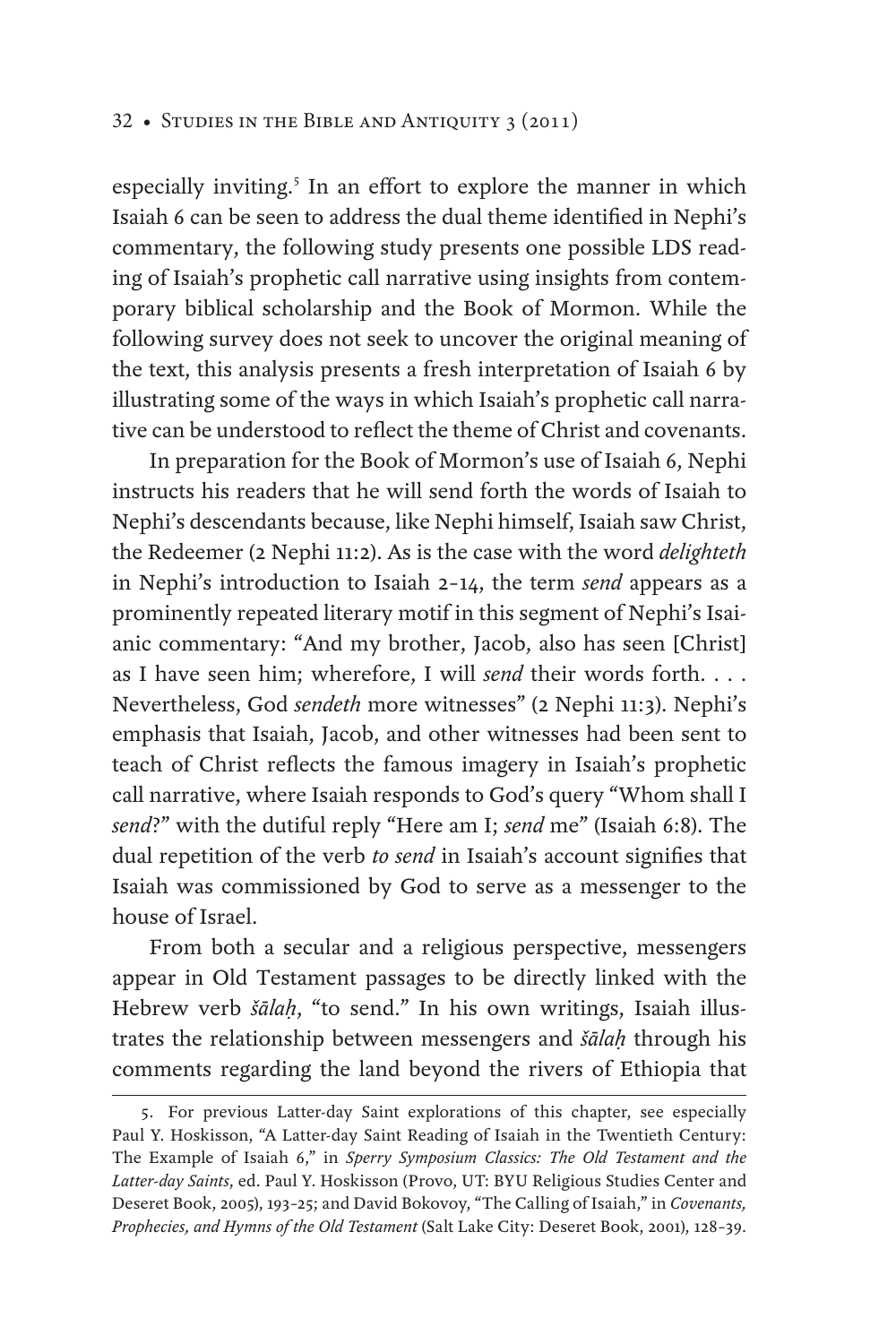"*sendeth* ambassadors by the sea, . . . saying, Go, ye swift *messengers*" (Isaiah 18:2). Similar imagery appears throughout the entire Old Testament. When Jacob, for example, sought for reconciliation with his brother Esau, the book of Genesis draws upon this matching pattern, stating that Jacob "*sent messengers* before him" (Genesis 32:3). As messengers, it was important for Jacob's servants to preface their speech with the traditional messenger formula expressed in verse 4 with the phrase *thy servant Jacob saith thus*. In ancient Israel, this standard introduction to indirect speech served as a meaningful reminder that the spoken word did not originate with the messenger, but instead with the sender. In the words of biblical scholar Claus Westermann, "The formula authorizes the message, which is repeated by the messenger before the addressee, to be the word of the sender, corresponding, therefore, to the signature in our letter form."<sup>6</sup> Old Testament prophets like Isaiah were specifically viewed as messengers sent by God and his council to declare the divine word.<sup>7</sup> For Isaiah, the commissioning of this role is described in Isaiah 6.

As servants of God who spoke the Lord's word, Israelite prophets like Isaiah often employed the secular messenger formula in their religious discourses. This observation provides meaningful insights into various prophetic statements similar to those issued by Isaiah concerning God's chosen people: "But now *thus saith the Lord* that created thee, O Jacob, and he that formed thee, O Israel, Fear not: for I have redeemed thee, I have called thee by thy name; thou art mine" (Isaiah 43:1). Isaiah also illustrates the Israelite cultural tradition of identifying prophets by the Hebrew word *mal'āk*, translated as either "messenger" or "angel" in the King James Bible: "I am the

<sup>6.</sup> Claus Westermann, *Basic Forms of Prophetic Speech*, trans. Hugh C. White (Louisville: Westminster/John Knox Press, 1991), 100; see also James F. Ross, "The Prophet as Yahweh's Messenger," in *Israel's Prophetic Heritage: Essays in Honor of James Muilenburg*, ed. Bernhard W. Anderson and Walter Harrelson (New York: Harper & Brothers, 1962), 98–107.

<sup>7.</sup> For an introduction to the topic of the divine council, including the role of prophets, see David E. Bokovoy, "'Ye Really *Are* Gods': A Response to Michael Heiser concerning the LDS Use of Psalm 82 and the Gospel of John," *FARMS Review* 19/1 (2007): 267–313.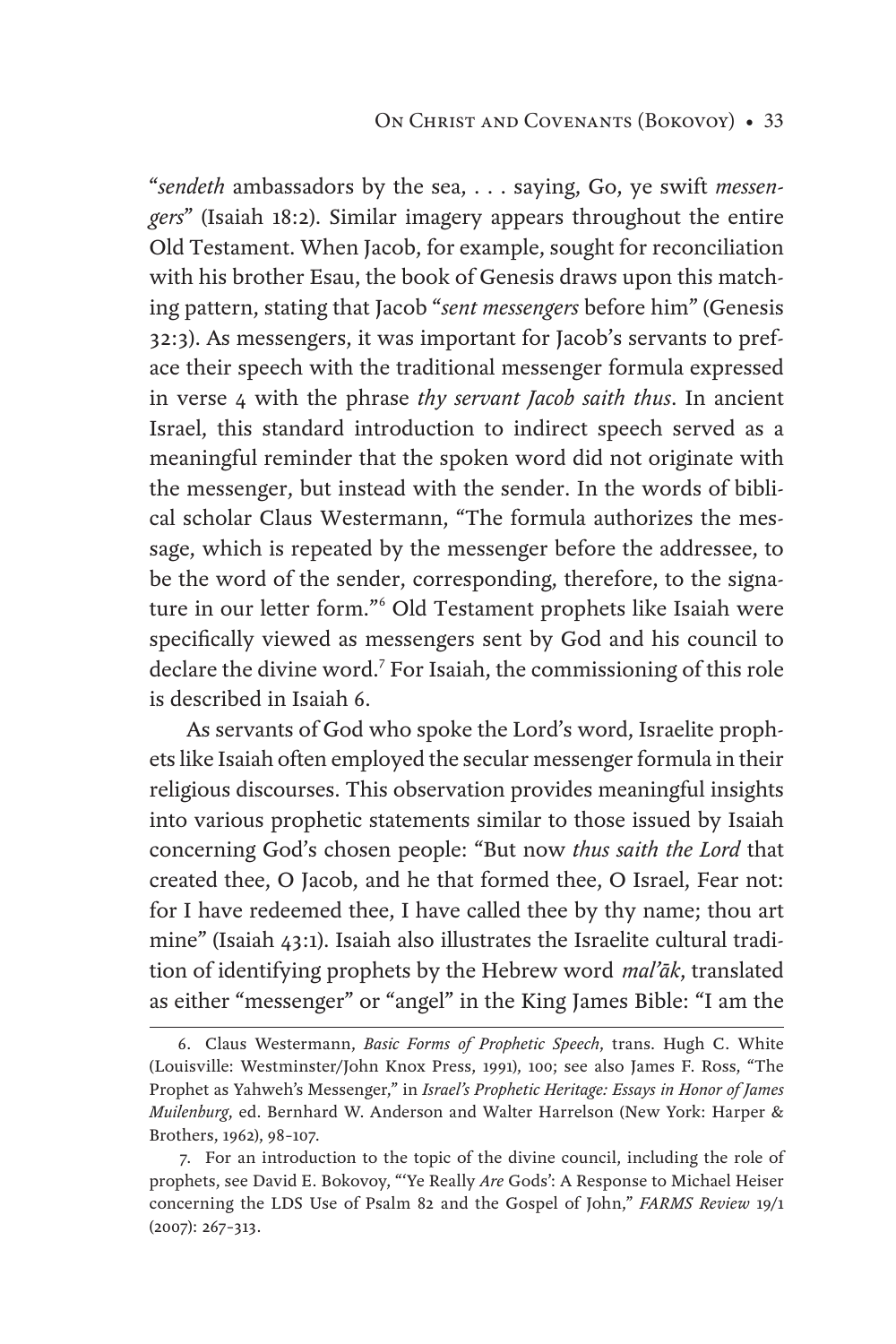Lord that . . . confirmeth the word of his servant [the prophet], and performeth the counsel of his *messengers*" (Isaiah 44:24, 26). From Nephi's perspective, Isaiah served as an inspired witness of the Savior sent to declare an eminent message concerning both Christ and covenants.

When as a part of Isaiah's call narrative the high god called for volunteers from the council to address the crisis created by Israel's apostasy with the formulation "who will go for [the all-inclusive] *us*," Isaiah responded as a newly inducted member of the assembly, "Here am I; send me" (Isaiah 6:8).<sup>8</sup> Each book of the Major Prophets contains examples of the symbolic use of the mouth as an allusion to prophetic participation in the divine council (Isaiah 6:7; Jeremiah 1:9; Ezekiel 3:1–3). The motif makes sense, for as Gregory Glazov explains, "a messenger is actually a spokesperson and the biblical metonym for this concept is 'mouth' (*peh*), as in: 'Thou shalt be as my mouth' (*k<sup>e</sup> pî tihyeh*) (Jer. 15:19, MT, LXX; cf. Hos. 6:5)."<sup>9</sup> The seraph's act of purifying the prophet's mouth in Isaiah 6 features important symbolic elements reflecting this insight. Through the act of a sacred mouth-cleansing ritual, Isaiah appears to have received a religious rite similar in purpose to the traditional Mesopotamian *mīs pǐ*, or "opening of the mouth," ritual. As Victor Hurowitz has noted, a comparative analysis between *mīs pǐ* and Isaiah 6 suggests a common motif. "A large portion of the [Mesopotamian] sources," writes Hurowitz, "raise the possibility that the washing of the mouth or the purity of the mouth has independent significance as a characteristic granting or symbolizing special divine or quasidivine status to the person or object so designated. The pure mouth enables the person or object to stand before the gods or to enter the

<sup>8.</sup> S. B. Parker identifies the following motifs as apparent in most Near Eastern council stories, each of which one could associate with Isaiah 6: (1) crisis, (2) the high god calls for volunteers, (3) a winning proposal is made, (4) a savior/messenger is commissioned. See Simon Parker, "Council," in *Dictionary of Deities and Demons in the Bible*, ed. Karel van der Toorn, Bob Becking, and Pieter W. van der Horst (Leiden: Brill, 1995), 204–6.

<sup>9.</sup> Gregory Y. Glazov, *The Bridling of the Tongue and the Opening of the Mouth in Biblical Prophecy* (Sheffield: Sheffield Academic Press, 2001), 28.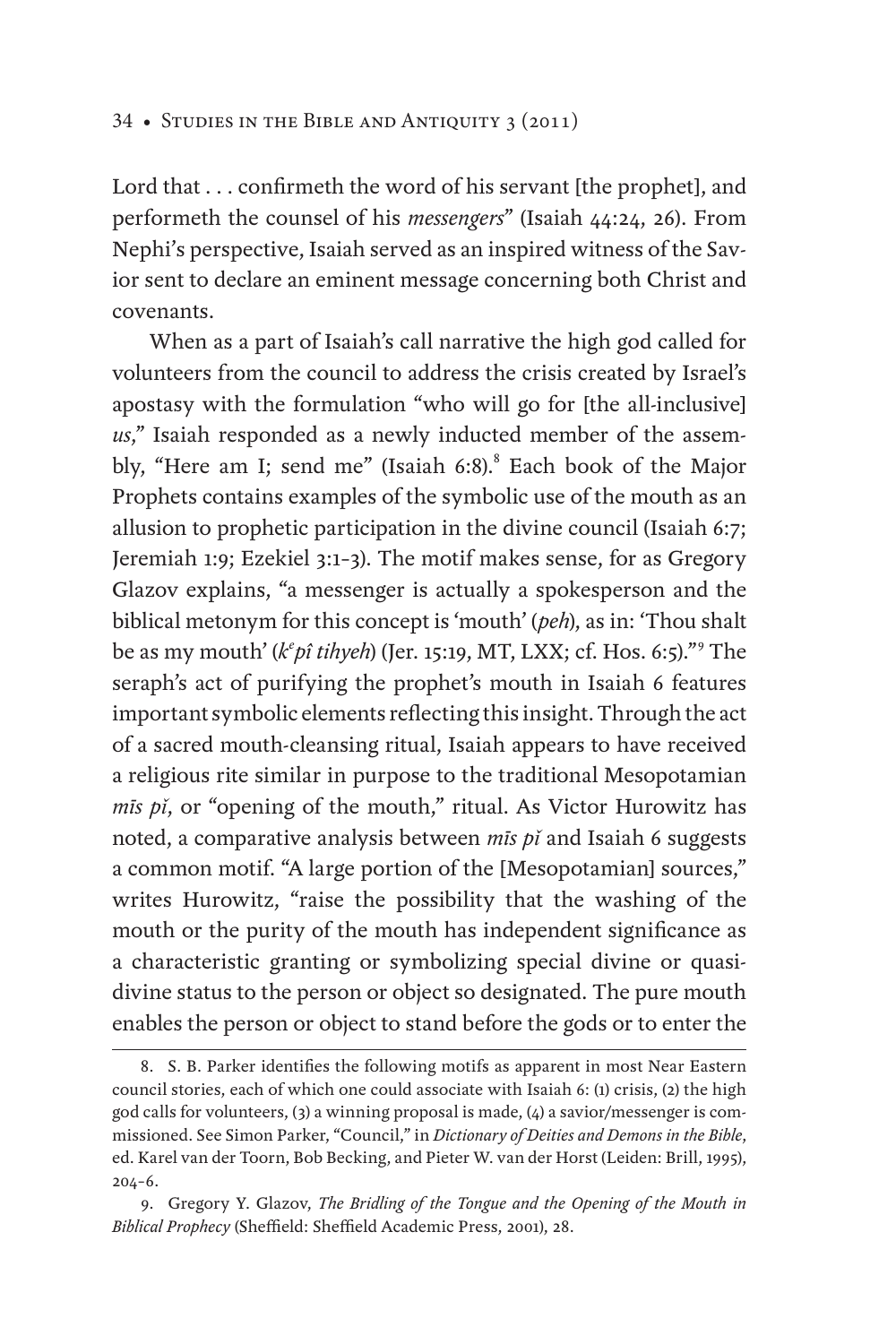divine realm, or symbolizes a divine status."<sup>10</sup> By analogy, through a mouth-cleansing ritual at the altar, Isaiah received a divine status as one fully capable of participating in God's council and eventually of speaking his message. This use of traditional Near Eastern imagery connected with the deification of an idol as a representation of Isaiah himself becoming a "god" in the assembly works well in the context of Isaiah's message regarding Israel's violation of sacred covenants by means of idolatry.

The textual imagery in Isaiah's story of prophetic commission reflects the prophet's role as a messenger sent from God. In the Old Testament, the noun *mal'āk*, or "angel/messenger," frequently appears as the title associated with these representatives from the divine council. In a statement that illustrates the synonymous parallel between angels and the *Ṣaba'*, or "host" (one of the biblical terms for the divine council), the Psalmist declares:

> Bless [praise] the Lord, ye his *angels*. . . . Bless [praise] ye the Lord, all ye his *hosts* (Psalm 103:20–21)

Throughout the Old Testament, divine messengers, or angels, often appear indistinguishable from human beings (see especially Genesis 19:1–22; 32:25–31; Judges 13:3–23). Therefore, the use of the term *mal'āk* for both human and divine messengers "results in some passages where it is unclear which of the two is intended if no further details are provided."11 Following his interaction with the seraph in the story of his prophetic call narrative, Isaiah had become a *mal'āk*, or messenger of God, an angel delivering a dual message concerning the importance of God's covenants and Jesus Christ the healer.

<sup>10.</sup> Victor Hurowitz, "Isaiah's Impure Lips and Their Purification in Light of Akkadian Sources," *Hebrew Union College Annual* 60 (1989): 54. Tzvi Abusch has drawn a similar conclusion in his analysis of the antiwitchcraft compilation Maqlu, where the human speaker in the text "must become a member of the company of the stars, the heavenly host or retinue of the gods of heaven Anu and Antu, for only then can he serve as their emissary." "Ascent to the Stars in a Mesopotamian Ritual: Social Metaphor and Religious Experience," in *Death, Ecstasy, and Other Worldly Journeys*, ed. John Collins and Michael Fishbane (Albany: State University of New York Press, 1995), 22.

<sup>11.</sup> S. A. Meier, "Angel I," in *Dictionary of Deities and Demons*, 48.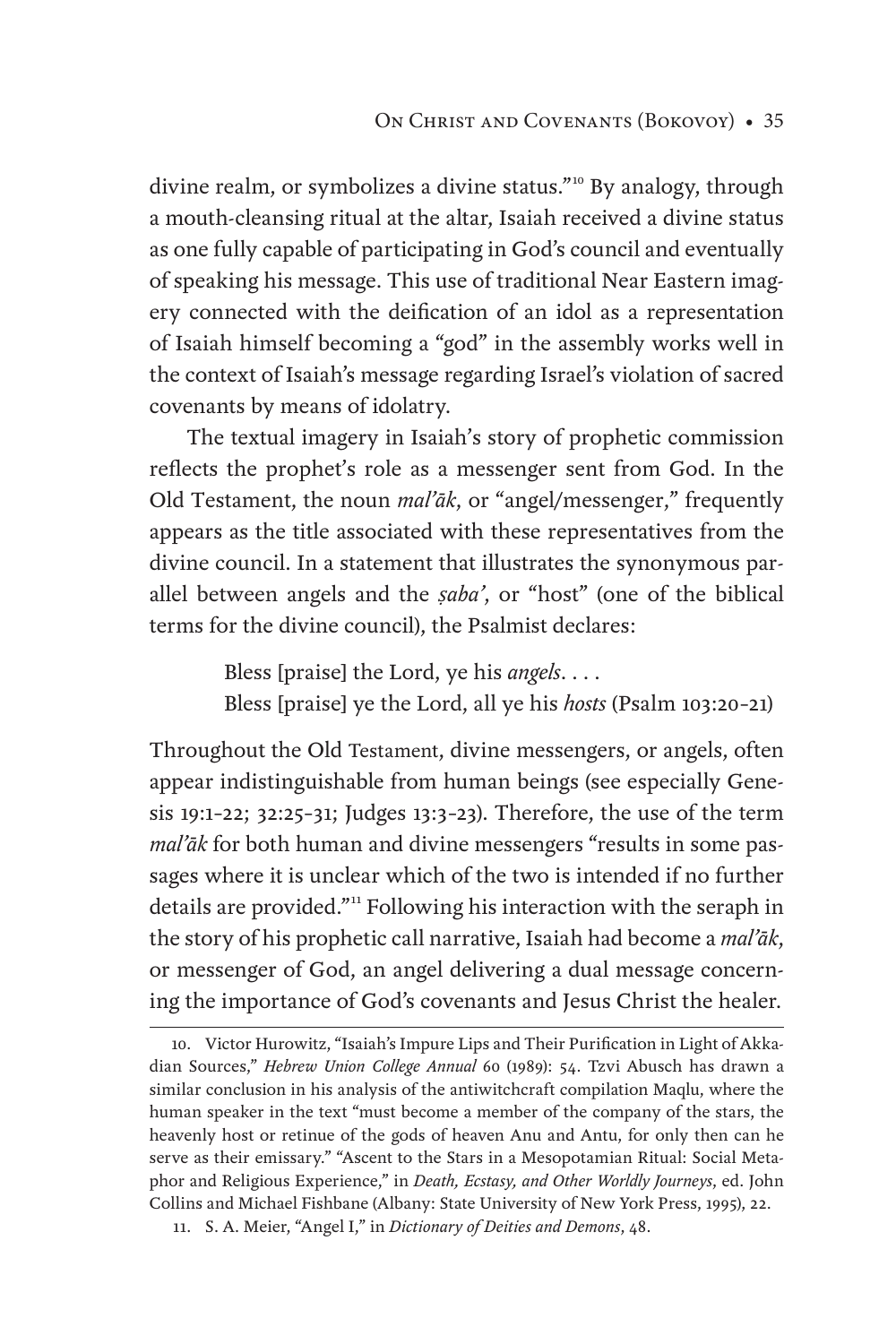Isaiah accepted God's sacred commission "Whom shall I send?" by volunteering to serve as a prophet/*mal'āk*. The account of this commissioning begins with the prophet's testimony, "I saw . . . the Lord sitting upon a throne, high and lifted up" (Isaiah 6:1). With these words, readers learn that as part of his prophetic commission, Isaiah experienced a throne theophany, or vision of God seated upon his throne. From an ancient Near Eastern perspective, a throne theophany signified that a divine judgment was about to be rendered, either against an individual or a nation/group.<sup>12</sup> The prophet Micaiah, for example, learned of a judgment about to be rendered against the wicked King Ahab via a throne theophany: "I saw the Lord sitting on his throne, and all the host of heaven standing by him on his right hand and on his left" (1 Kings 22:19). In Isaiah 6, the judgment would occur against the kingdoms of Judah and Israel as a direct response of their violation of sacred covenants (vv. 10–13). This important theme appears connected with throne theophanies throughout antiquity.

Like Isaiah 6, the Book of Mormon features a throne theophany that prepares Old Testament readers familiar with the symbolic meaning of such events for a judgment rendered against the city of Jerusalem.<sup>13</sup> The account confirms the thematic meaning behind this traditional Old Testament occurrence when Nephi writes that on this sacred occasion his father Lehi learned that the holy city "should be destroyed" (1 Nephi 1:13). In a direct reflection of ancient biblical imagery, Lehi's prophetic call narrative denotes the impending judgment against the inhabitants of Jerusalem by presenting the prophet's vision of deity "sitting upon his throne" (1 Nephi 1:8). The Book of Mormon account of Lehi's prophetic commission has much in common with Isaiah 6. Reading Isaiah's call narrative in connec-

<sup>12.</sup> See Rolf Knierim, "The Vocation of Isaiah," *Vetus Testamentum* 18 (1968): 54–56.

<sup>13.</sup> For a previous analysis of Lehi's vision as a throne theophany, see Blake T. Ostler, "The Throne-Theophany and Prophetic Commission in 1 Nephi: A Form-Critical Analysis," *BYU Studies* 26/4 (1986): 67–95; and also John W. Welch, "The Calling of a Prophet," in *The Book of Mormon: First Nephi, The Doctrinal Foundation*, ed. Monte S. Nyman and Charles D. Tate Jr. (Provo, UT: BYU Religious Studies Center, 1988), 35–54.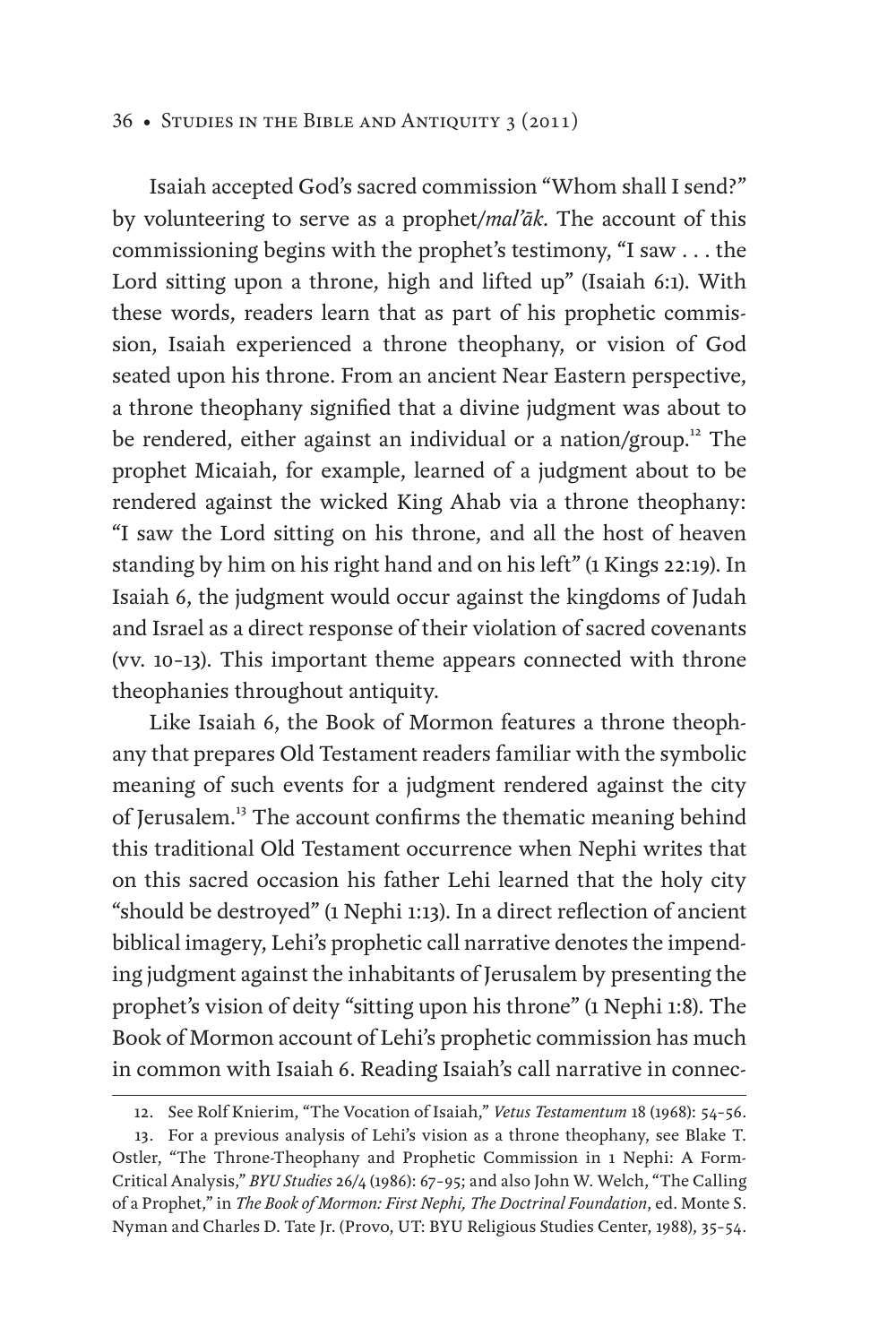tion with Lehi's experience provides important insights into Isaiah's commission.

First Nephi 1 states that Lehi was "carried away in a vision, even that he saw the heavens open, and he thought he saw God sitting upon his throne, surrounded with numberless concourses of *angels* in the attitude of *singing* and *praising* their God" (1 Nephi 1:8) that is, two actions that specifically involve the mouth. Having read from the book that revealed information regarding the destruction of Jerusalem, Lehi, like Isaiah, accepted a commission to serve as a messenger of the council testifying of Christ and covenants. In the words of Nephi, Lehi "began to prophesy and to declare unto them [the inhabitants of Jerusalem] concerning the things which he had both *seen* and *heard*" (v. 18). From a biblical perspective, the joint use of the verbs *to see* and *to hear* throughout Nephi's portrayal of the event often refers to the prophet's vision of the council (see, for example, Jeremiah 23:18).<sup>14</sup> Reading the introductory chapter of the Book of Mormon through the lens of Old Testament tradition, Lehi appears, like Isaiah, as a messenger sent to represent the assembly that had convened in order to pass judgment upon Jerusalem for a violation of God's holy covenants. Nephi's account may represent this subtle biblical motif through a reference to Lehi assuming the traditional role of council member, praising the high god of the assembly.

As noted, 1 Nephi 1:8 specifically identifies the members of the council "singing and praising their God" like the seraphim in Isaiah 6. Granted, Lehi's experience seems to occur on earth rather than in heaven; however, from a Near Eastern perspective, the line between these two spheres was not rigidly defined in terms of the divine assembly.<sup>15</sup> Scholars have long recognized that the word pair *heaven and earth* serves as merismus (in which two parts of a thing, sometimes polar opposites, stand for the whole) in ancient Near

<sup>14.</sup> See David Bokovoy, "The Bible vs. the Book of Mormon: Still Losing the Battle," *Farms Review* 18/1 (2006): 8.

<sup>15.</sup> Note that in his dream Lehi is on earth and the council members specifically come down out of heaven (see 1 Nephi 1:9–11).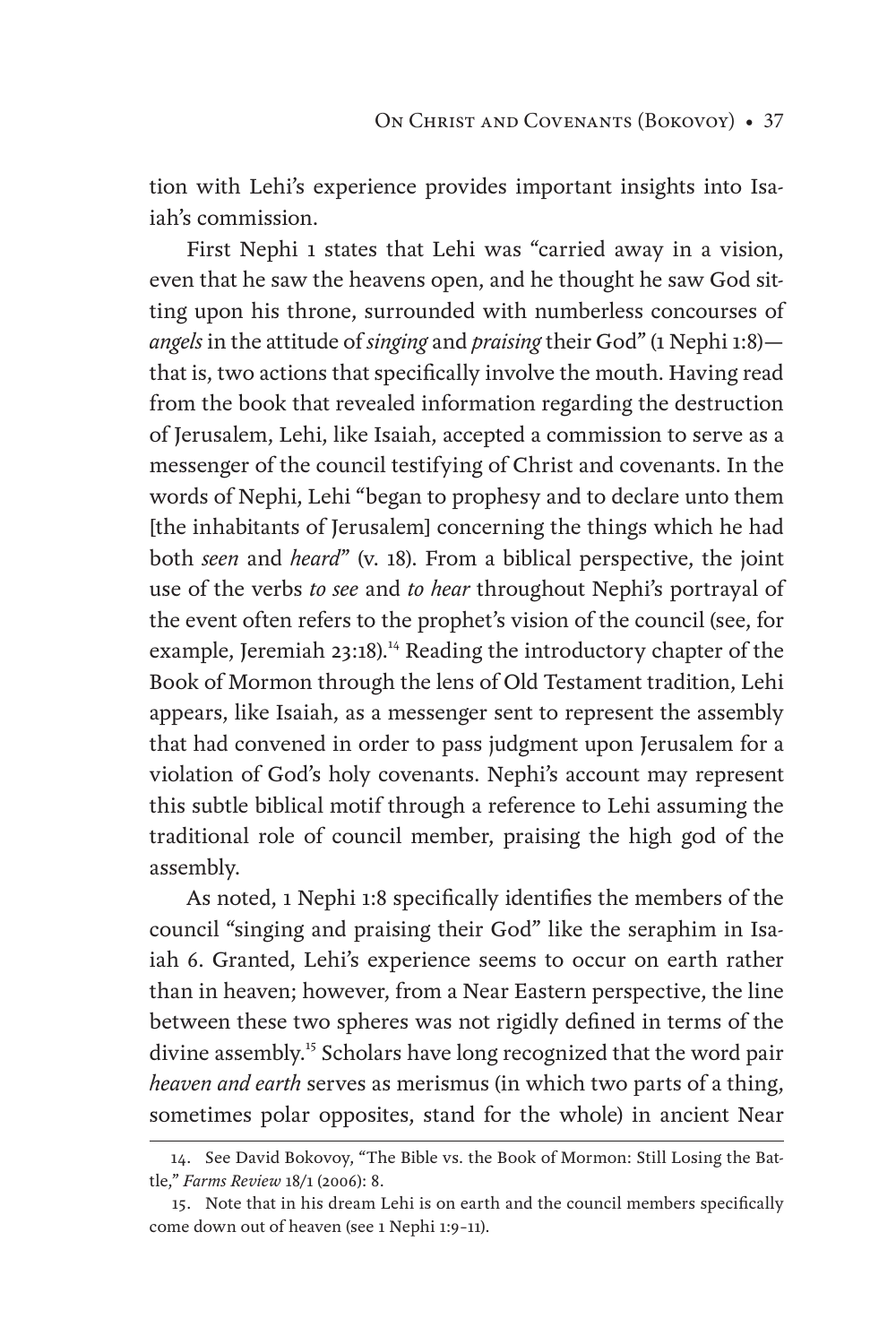Eastern sources referring to all of the gods of the assembly who occupy the two realms.16 Northwest Semitic mythology concerning the divine assembly presents the high god El and his council meeting to govern the cosmos at the "sources of the two rivers," in the "midst of the fountains of the double-deep," and in the "domed tent" of El located on the earthly mountain of El, Mount Sapanu.<sup>17</sup> Thus the fact that in Lehi's vision the council appears to occupy both earthly and heavenly realms accords with traditional Near Eastern conceptions.

Following his interaction with the council mediator, Jesus Christ, Lehi could perform the very same act identified with the "numberless concourses of angels" (1 Nephi 1:8). Given the way biblical prophets like Isaiah were seen as official members of the council, Nephi's account may suggest that Lehi had become one of these angels, or messengers, praising God:

Great and marvelous are thy works, O Lord God Almighty! Thy throne is high in the heavens, and thy power, and goodness, and mercy are over all the inhabitants of the earth; and, because thou art merciful, thou wilt not suffer those who come unto thee that they shall perish! (1 Nephi 1:14)

In this statement, Lehi fulfills the assignment specifically given the *Ṣaba'*, or "host," in Psalm 103:20–21 to "praise/bless" the Lord. In what is perhaps an apparent attempt to deliberately highlight the analogy, Nephi returns to the same verb in his account that first described the action of the council: "And after this manner was the language of my father in the *praising* of his God" (1 Nephi 1:15). Hence, in a way quite comparable to Isaiah's experience, Lehi

<sup>16.</sup> See, for example, G. Ernest Wright, *The Old Testament against Its Environment* (London: SCM Press, 1950), 2:36; and Loren R. Fisher, "Abraham and His Priest-King," *Journal of Biblical Literature* 81/3 (1962): 267.

<sup>17.</sup> Frank Moore Cross, *Canaanite Myth and Hebrew Epic: Essays in the History of the Religion of Israel* (Cambridge, MA: Harvard University Press, 1973)*,* 36; Marjo C. A. Korpel, *A Rift in the Clouds: Ugaritic and Hebrew Descriptions of the Divine* (Münster: Ugarit-Verlag, 1990), 370; Richard J. Clifford, *The Cosmic Mountain in Canaan and the Old Testament* (Cambridge, MA: Harvard University Press, 1972), 98–160. See KTU 1.4; 1.2.III; 1.3.V.5–7; 1.6.I.32–34; 1.101.2; 1.3.III.29.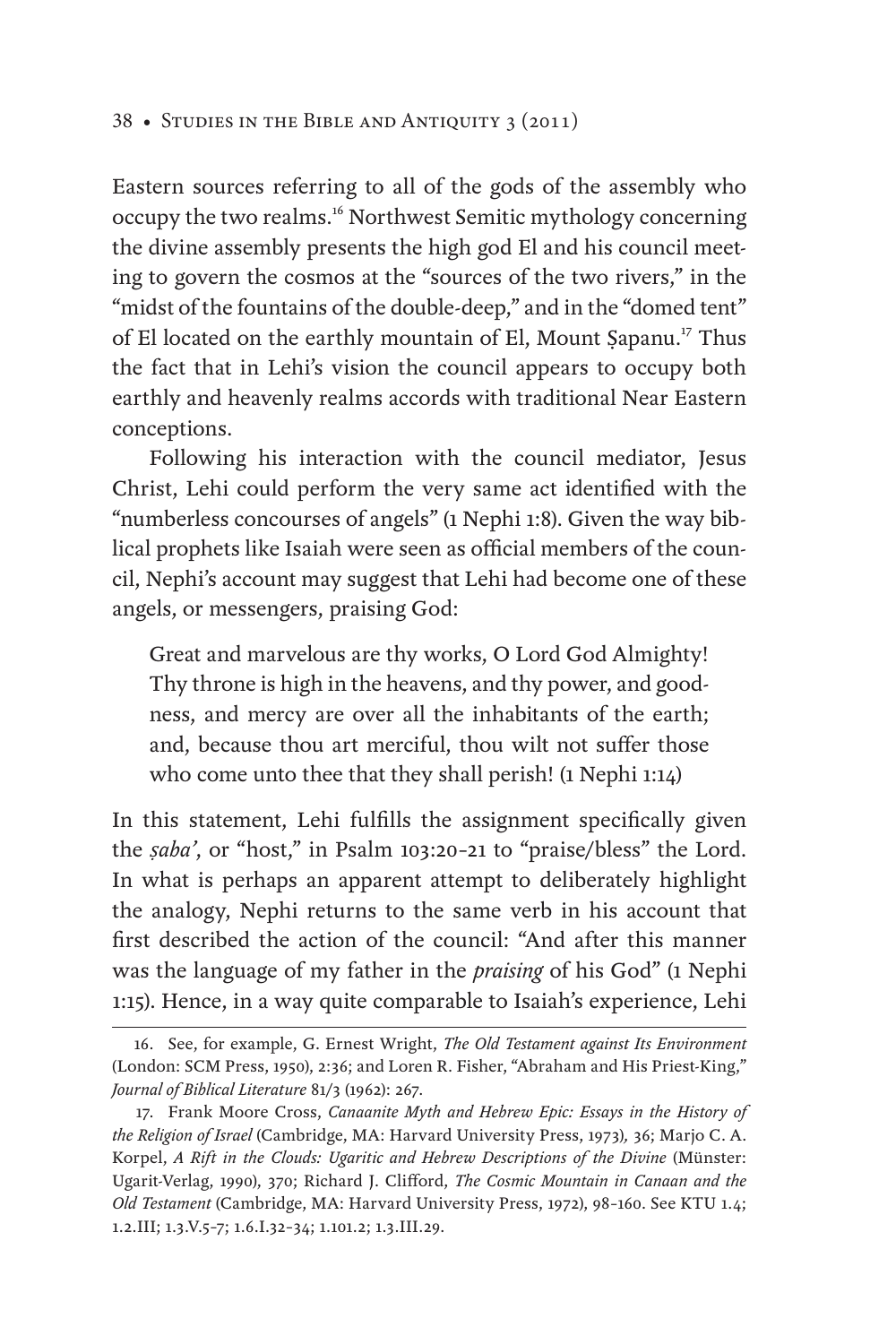appears to have become a fully inducted member of the *mal'akim* to bear witness of the Book of Mormon's great dual focus. Like Isaiah, Lehi has seen God seated in council judgment upon his throne.

Though Nephi identifies Isaiah as an eyewitness of Christ, technically, from a Latter-day Saint perspective, the *specific* identity of the Lord who sat upon the judgment throne in Isaiah's vision (as well as in Micaiah's) remains somewhat of a mystery. Latter-day Saint commentators, including the authors of the LDS scriptural footnotes, have typically connected the enthroned deity with the premortal Jesus rather than God the Father.<sup>18</sup> For Latter-day Saints, this view would of course make doctrinal sense. Moreover, interpreting the Lord seated upon the throne as Jesus certainly works well with Nephi's observation that, like the rest of Isaiah's writings, Isaiah 6 (2 Nephi 16) provides a powerful testimony of Christ. Still, notwithstanding this possible reading, when Isaiah's call narrative is interpreted in harmony with Lehi's comparable dream in the Book of Mormon, a case can also be made for interpreting the Lord in Isaiah 6:1 as a reference to God the Father, with a symbolic allusion to Christ appearing later in the narrative.<sup>19</sup>

The impression that the divine being in Lehi's vision represents God the Father is quite clear via the fact that one of the praising angels surrounding the heavenly throne, whose "luster was above that of the sun at noon-day," descends in order to interact personally with Lehi (1 Nephi 1:9). That this angelic being is specifically Jesus Christ is apparent from the fact that twelve disciples follow

19. Isaiah 6:1 uses the basic Hebrew word *'adonai*, or Lord, to refer to God rather than the divine name *Jehovah*. However, as Keith H. Meservy notes, there are occasions in the Old Testament when, from a Latter-day Saint perspective, the name *Lord* (Jehovah) is applied to God the Father, not Jesus Christ; see Keith H. Meservy, "LORD = Jehovah," *Ensign*, June 2002, 29 n. 3. In verse 5, Isaiah proclaims, "Mine eyes have seen the King, the LORD (Yahweh) of Hosts"; however, again, the contemporary LDS standard of identifying Jehovah/Yahweh as "Jesus" cannot always be applied retroactively to LDS scripture; see, for example, Doctrine and Covenants 109:34, 42, 56, where Joseph Smith prays directly to Jehovah.

<sup>18.</sup> Donald W. Parry, Jay A. Parry, and Tina M. Peterson seem to reflect the general consensus on this matter by following the proposal in the LDS footnote stating "Jesus, who is called 'King of kings' (Rev. 19:16), sits on the throne in the throne room of the heavenly temple," in *Understanding Isaiah* (Salt Lake City: Deseret Book, 1998), 66.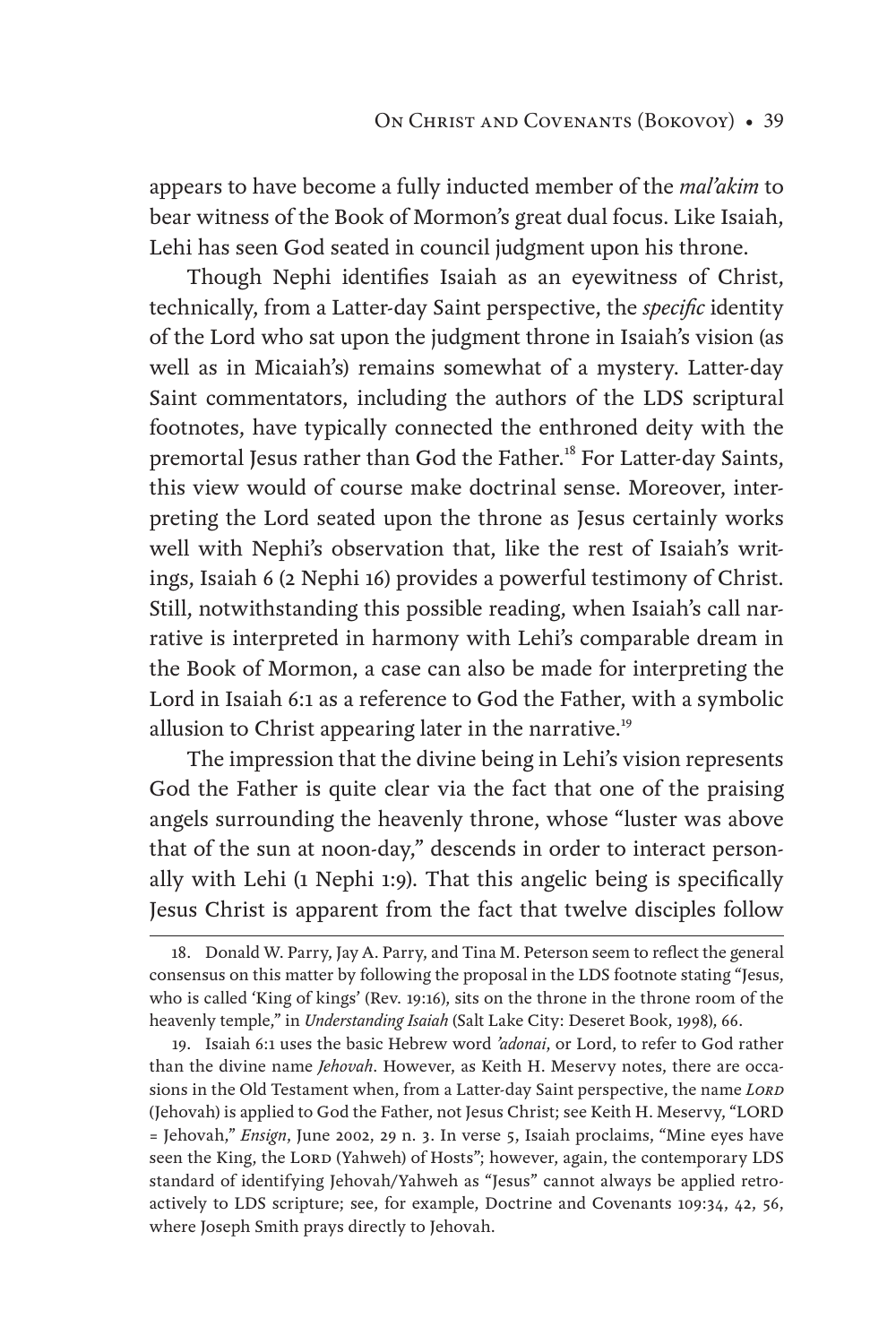him, the brightest angel; like their impressive leader, they possess their own unique luster. According to the account, however, the brightness of the twelve following Christ exceeded only "that of the stars in the firmament" (v. 10). The comparison of the heavenly host with stars reflects traditional conceptions associated with the divine council in Near Eastern sources. Job 38:7, for example, connects the gods of the assembly with the "morning stars" via synonymous parallelism. Deuteronomy 4:19 refers to Yahweh's council as "the sun, and the moon, and the stars, even all the host of heaven," and Northwest Semitic mythology identified the council as "the sons of God/El" (*bn il*) and the "assembly of the stars" (*phr kkbm*) (see KTU 1.10.I.4). Identifying Christ in Lehi's vision as the council being whose luster was above that of the sun at noonday parallels the Book of Abraham, which uses the brightest star in the universe, that is, Kolob, as a type for Christ:

And I saw the stars, that they were very great, and that one of them was nearest unto the throne of God; and there were many great ones which were near unto it; And the Lord said unto me: These are the governing ones; and the name of the great one is Kolob, because it is near unto me, for I am the Lord thy God: I have set this one to govern all those which belong to the same order as that upon which thou standest. (Abraham 3:2–3)

By analogy, Isaiah, who experienced a similar vision to Lehi and whose narrative of prophetic commission can be shown to have had a direct literary impact upon Nephi's account, may have likewise witnessed God the Father as the "Lord" seated upon a throne. Clearly, as Nephi suggests, the account of Isaiah's prophetic commission bears witness of the importance of Christ and covenants, but it may do so in a manner not typically recognized by contemporary readers unfamiliar with certain technical biblical/Near Eastern conceptions. The symbolism in Isaiah's call narrative suggests that Isaiah experienced a sacred encounter very similar to the event described in 1 Nephi 1. A proper understanding of ancient conceptions con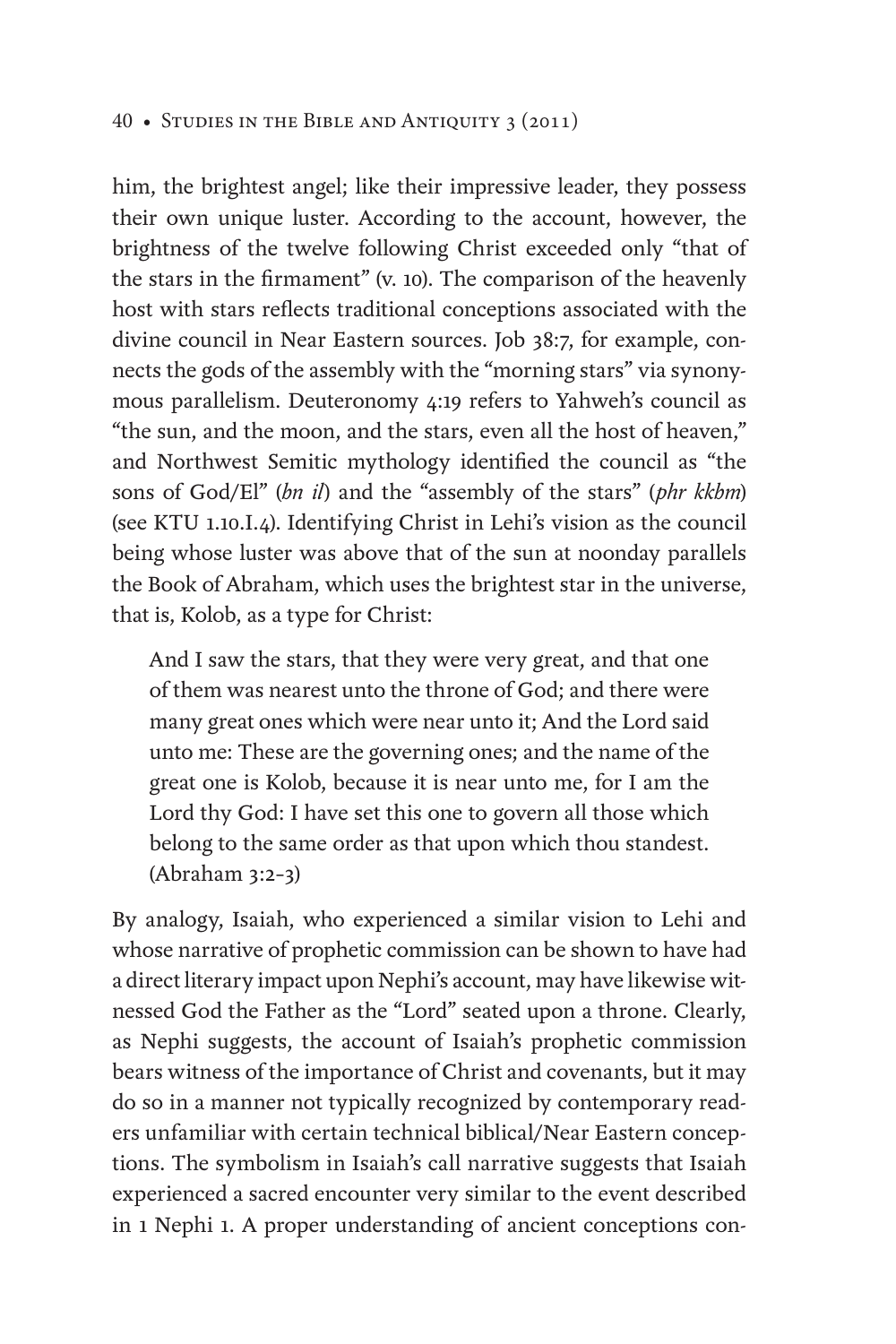cerning Israelite prophets interacting with God and the heavenly council enhances this interpretation.

The traditional throne theophany that both Isaiah and Lehi experienced included a vision of the great heavenly council or assembly. As is typical for the Book of Mormon, the heavenly host described in Lehi's vision appears designated by the English word *angels*. 20 Relying upon an important Old Testament symbol, Isaiah, in turn, describes members of the heavenly host witnessed in *his* throne theophany as *seraphim*, a word that derives from the triliteral Hebraic root *śrp*, meaning "to burn."<sup>21</sup> In this sense, Isaiah's description of the heavenly host as "fiery/burning beings" reflects the description of the heavenly host in Lehi's vision, but it also echoes an insight shared by the Prophet Joseph Smith concerning the status of those who dwell in God's presence. On one occasion, the Prophet taught that those who abide with the Lord "are able to *dwell in everlasting burnings*, and to sit in glory, as do those who sit enthroned in everlasting power."<sup>22</sup> The term *seraph* appears as a designation for the members of God's premortal assembly "before the world was made" in Doctrine and Covenants 38:1. This would suggest that *seraph* in LDS theology appears as a literary allusion to the sons of God. The fact that Isaiah describes the members of the assembly/host as "fiery beings" provides an important literary link with the Book of Mormon, which, as noted, specifically places emphasis upon the inherent luster of the heavenly host Lehi witnessed surrounding God's throne.

In his council vision, Lehi observed the "angels in the attitude of singing and praising their God" (1 Nephi 1:8). The account therefore parallels Isaiah's encounter, which depicts the members of the

<sup>20.</sup> See, for example, 1 Nephi 11:14 and 3 Nephi 17:24, which depict the heavens opening with angels descending from the midst, as well as 3 Nephi 11:8, where those gathered around the temple witness a man descend from the open heavens and assume the being is an angel.

<sup>21.</sup> Ludwig Koehler and Walter Baumgartner, *The Hebrew and Aramaic Lexicon of the Old Testament*, study edition (Leiden: Brill, 2001), 2:1360.

<sup>22.</sup> *Teachings of the Prophet Joseph Smith*, comp. Joseph Fielding Smith (Salt Lake City: Deseret Book, 1976), 347, emphasis added.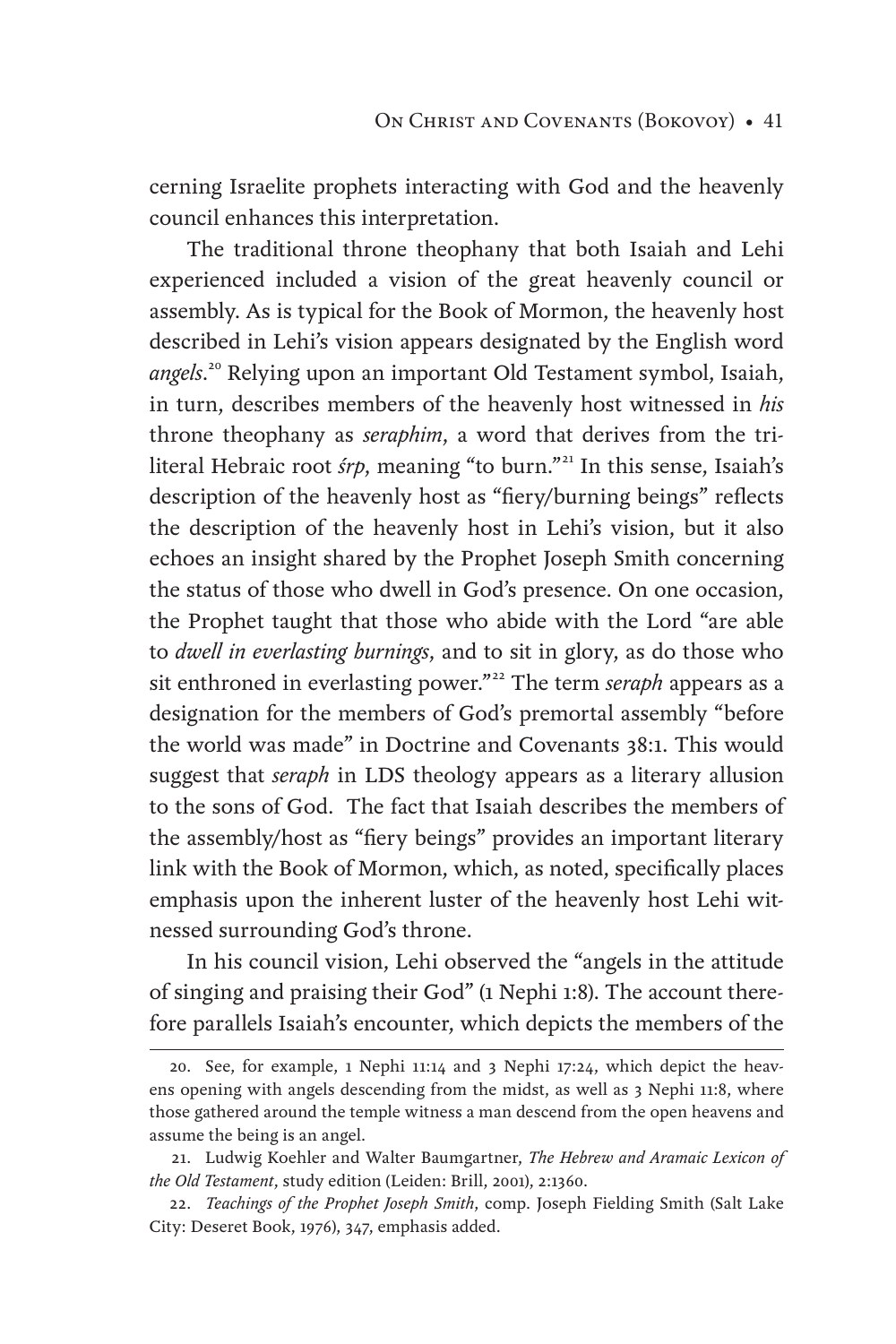heavenly assembly surrounding the Lord's throne singing praises to God with such vigor that "the posts of the door moved at the voice of him that cried" (Isaiah 6:4). Though the Book of Mormon refers to members of the heavenly host by the English word *angels* and Isaiah describes the beings in his vision as *seraphim*, from an Old Testament perspective, both these terms can apply to members of the assembly serving in the council that surrounded God. As one biblical scholar has explained, "The conception of a host of heavenly beings, Yahweh's *entourage*, was always present in the faith of Israel; it never clashed with monotheism, but in fact emphasized Yahweh's majesty and uniqueness."<sup>23</sup> Under the direction of the high god, this divine council served an important judiciary role in ancient Semitic thought, including the writings of the Old Testament.<sup>24</sup>

As messengers commissioned by God, Israelite prophets like Isaiah are identified in the Old Testament as functioning participants in the celestial arraignments of the divine council.<sup>25</sup> The explicit connection between Israelite prophets and the assembly provides the conceptual background for Amos's declaration: "Indeed, my Lord God does nothing without having shown his council (*sôd*) to his servants the prophets" (Amos  $3:7$ ).<sup>26</sup> That a legitimate prophet participated in God's council, or *sôd*, is also apparent from Jeremiah's condemnation of false diviners: "who has stood in the council (*sôd*) of the Lord and has seen and heard his word" (Jeremiah 23:18).

26. The translations in this paragraph are mine from *Biblia Hebraica Stuttgartensia*.

<sup>23.</sup> C. J. Labuschagne, *The Incomparability of Yahweh in the Old Testament* (Leiden: Brill, 1966), 82–83.

<sup>24.</sup> See David E. Bokovoy, "יעקב בבית והעידו שמעו: Invoking the Council as Witnesses in Amos 3:13," *Journal of Biblical Literature* 127/1 (2008): 37–51.

<sup>25.</sup> See Martti Nissinen, "Prophets and the Divine Council," in *Kein Land für sich allein: Studien zum Kulturkontakt in Kanaan, Israel/Palästina und Ebirnâri für Manfred Weippert*, ed. Ulrich Hübner and Ernest A. Knauf (Göttingen: Vandenhoeck & Ruprecht, 2002), 4–19; for an analysis of Isaiah 40 as an example of a prophetic commission in the divine council, see Frank M. Cross Jr., "The Council of Yahweh in Second Isaiah," *Journal of Near Eastern Studies* 12/4 (1953): 274–77; for an exploration of the role of prophets as mediators and messengers in the Old Testament and the Book of Mormon, see David E. Bokovoy and John A. Tvedtnes, *Testaments: Links between the Book of Mormon and the Hebrew Bible* (Tooele, UT: Heritage, 2003), 30–38.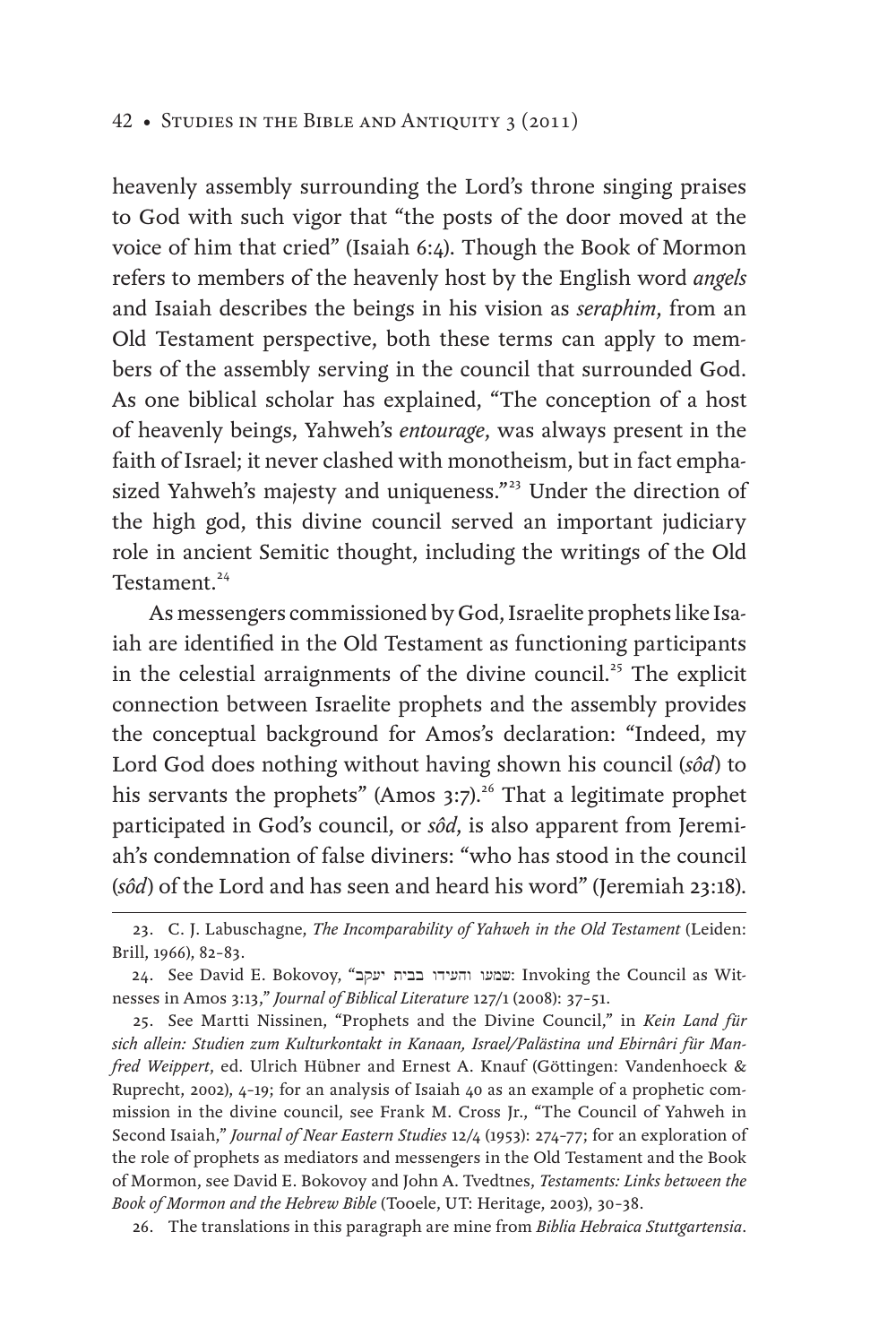In a thematically related narrative, Zechariah records a vision in which the high priest Joshua attends a meeting of the celestial court (Zechariah 3:1–7). Joshua receives a divine promise that through obedience to the Lord of Hosts, God will allow his prophet/priest to specifically "move among these attendants" (v. 7). Another text, Psalm 25, appears to indicate that any righteous human being could receive this unique privilege: "The *sôd* of the Lord is with them that fear him; and he will shew them his covenant" (Psalm 25:14). According to the Psalmist, the Lord is "a God dreaded in the council (*sôd*) of holy beings" (89:8). Therefore, "the members of this *sôd*  around YHWH," notes H. J. Fabry, "are kept clearly on the terminological periphery, and finally their designation as *q dôšîm* [saints/ holy ones] even opens up the possibility that human beings also belong to this *sôd* (cf. Job 15:8; Ps. 89:8[7]), though this involves primarily the prophets (1 K. 22:19–22; Isa. 6; 40:1–8; Jer. 23:18,22; Am. 3:7)."<sup>27</sup> While each of these biblical sources proves important in analyzing the evidence concerning the conception of Israelite prophets interacting with the divine council, scholars have long recognized that the throne theophany in Isaiah 6 provides one of the most important narrative examples of this ancient tradition.

Since, as noted, prophets served as the mouth of God and his assembly, on occasion the Old Testament suggests that ethical purity of the mouth, like the type Isaiah received via the seraph, served as a prerequisite for entry into the heavenly council/temple, or the "holy hill" of the Lord: "Who shall dwell in thy holy hill?," asks the Psalmist. And the answer: "He that walketh uprightly, and worketh righteousness, and speaketh the truth in his heart. He that backbiteth not with his tongue" (Psalm 15:1-3).<sup>28</sup> Isaiah's initial expression of "woe" reflects the absolute seriousness of entering the presence of God in a state of worthiness (Isaiah 6:5).

<sup>27.</sup> H. J. Fabry, "*sôd*," in *The Theological Dictionary of the Old Testament*, ed. G. Johannes Botterweck, Helmer Ringgren, and Heinz-Josef Fabry (Grand Rapids, MI: Eerdmans, 2004), 174.

<sup>28.</sup> See Glazov, *Bridling of the Tongue*, 122–23.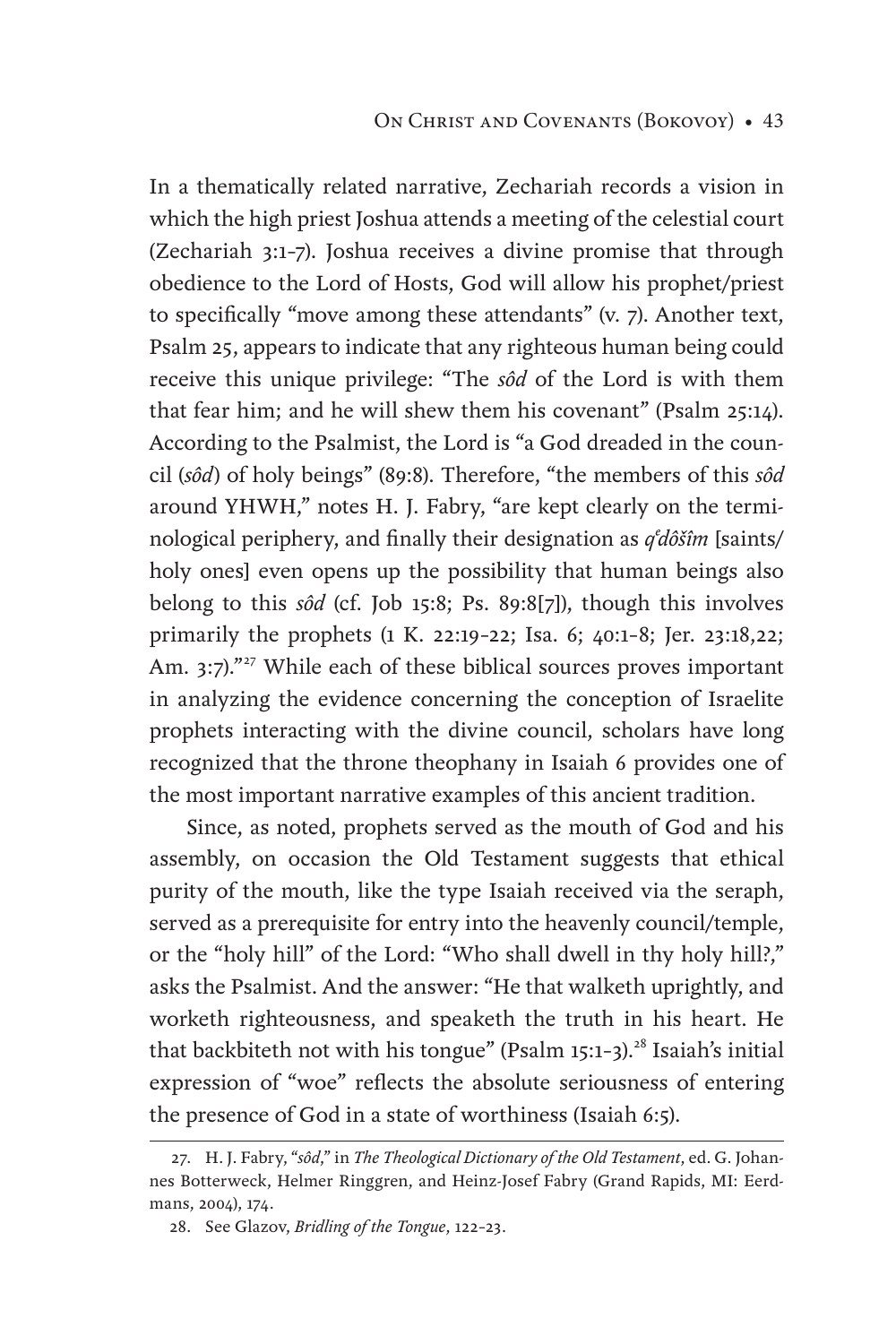In part, Isaiah's reference to the fact that his experience occurred in "the year king Uzziah died" may have been intentionally designed to highlight the intense precariousness of Isaiah's situation. The account of Uzziah's death presented in 2 Chronicles associates the king's demise with a punishment from God on the occasion when Uzziah illicitly entered the presence of deity by means of the holy temple:

But when he was strong, his heart was lifted up to his destruction: for he transgressed against the Lord his God, and went into the temple of the Lord to burn incense upon the altar of incense. And Azariah the priest went in after him, and with him fourscore priests of the Lord, that were valiant men: And they withstood Uzziah the king, and said unto him, It appertaineth not unto thee, Uzziah, to burn incense unto the Lord, but to the priests the sons of Aaron, that are consecrated to burn incense: go out of the sanctuary; for thou hast trespassed; neither shall it be for thine honour from the Lord God. Then Uzziah was wroth, and had a censer in his hand to burn incense: and while he was wroth with the priests, the leprosy even rose up in his forehead before the priests in the house of the Lord, from beside the incense altar. (2 Chronicles  $26:16-19)^{29}$ 

As one living among apostate people, Isaiah describes himself as "a man of unclean lips . . . [who] dwell[s] in the midst of a people of unclean lips" (Isaiah 6:5). Therefore, in order to join the council, Isaiah first needed to receive sanctification at the temple altar. Isaiah describes the event with these words:

Then flew one of the seraphims unto me, having a live coal in his hand, which he had taken with the tongs from off the altar: And he laid it upon my mouth, and said, Lo, this hath

<sup>29.</sup> See Alexander Zeron, "Die Anmassung des Königs Usia im Lichte von Jesajas Berufung. Zu 2. Chr. 26,16–22 and Jes 6,1ff," *Theologische Zeitschrift* 33 (1977): 65–68.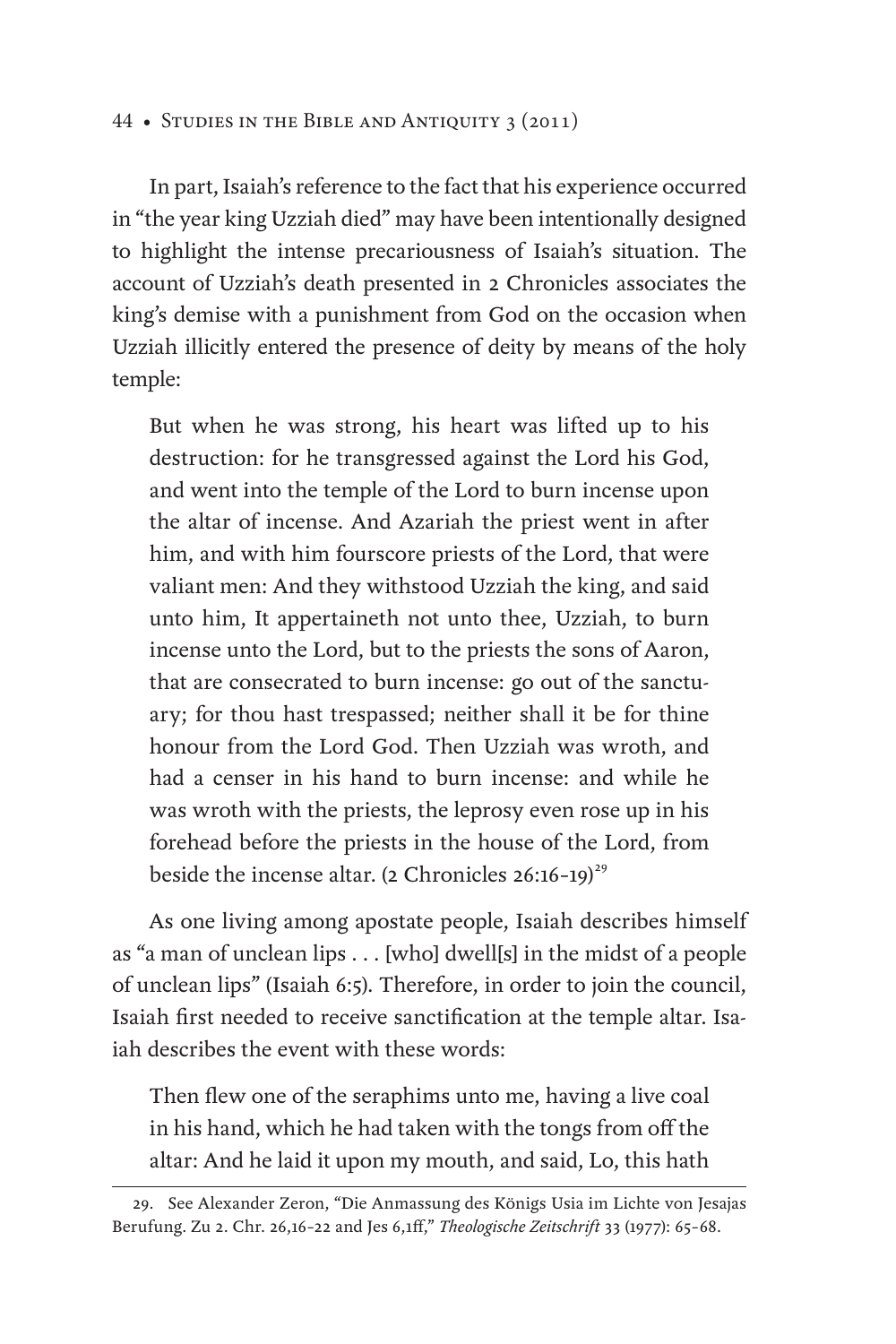touched thy lips; and thine iniquity is taken away, and thy sin purged. (Isaiah 6:6–7)

Though the literal identity of this fiery angelic being is ambiguous in the text, one possible LDS reading would interpret the seraph who cleanses Isaiah as an allusion to Christ. Additional support for this interpretation appears in Jeremiah's comparable story of prophetic commission, where it is the Lord Yahweh himself who assumes the role of Isaiah's seraph: "The Lord put forth his hand, and touched my mouth. And the Lord said unto me, Behold, I have put my words in thy mouth" (Jeremiah 1:9).

Interpreting the Lord seated upon the throne as God the Father and the seraph who heals Isaiah as an allusion to Christ would allow the chapter to serve as an illustration of Isaiah's role as an eyewitness of Jesus who, as Nephi observed in his commentary, had been sent to testify of the Redeemer. In addition, this proposal strengthens the tie between Isaiah's and Lehi's call narratives, for as illustrated, Lehi's throne theophany specifically included a vision of God the Father seated upon the throne, followed by a personal interaction with Christ, one of the angelic host in the heavenly assembly. Moreover, interpreting the fiery being who interacts personally with Isaiah as a reference to Christ works well with the fact that the seraph that cleanses Isaiah, helping the Israelite prophet to become worthy to stand in God's presence, may function as a symbolic allusion to the seraph in Numbers 21:8 that heals the children of Israel. According to the account in Numbers, "The Lord *sent* fiery serpents (*hanḥāšîm haśĕrāpîm*) among the people, and they bit the people; and much people of Israel died" (Numbers 21:6). From a literary perspective, God's sending of the serpents described as seraphim to inflict judgment upon Israel links with God's question "Whom shall I send?" in Isaiah's call narrative. Hence, an LDS reading of this chapter, which associates God the Father with the Lord seated upon the throne, still allows for Isaiah to serve as an eyewitness of Jesus and for the call narrative itself to convey an important, albeit symbolic, message concerning Christ.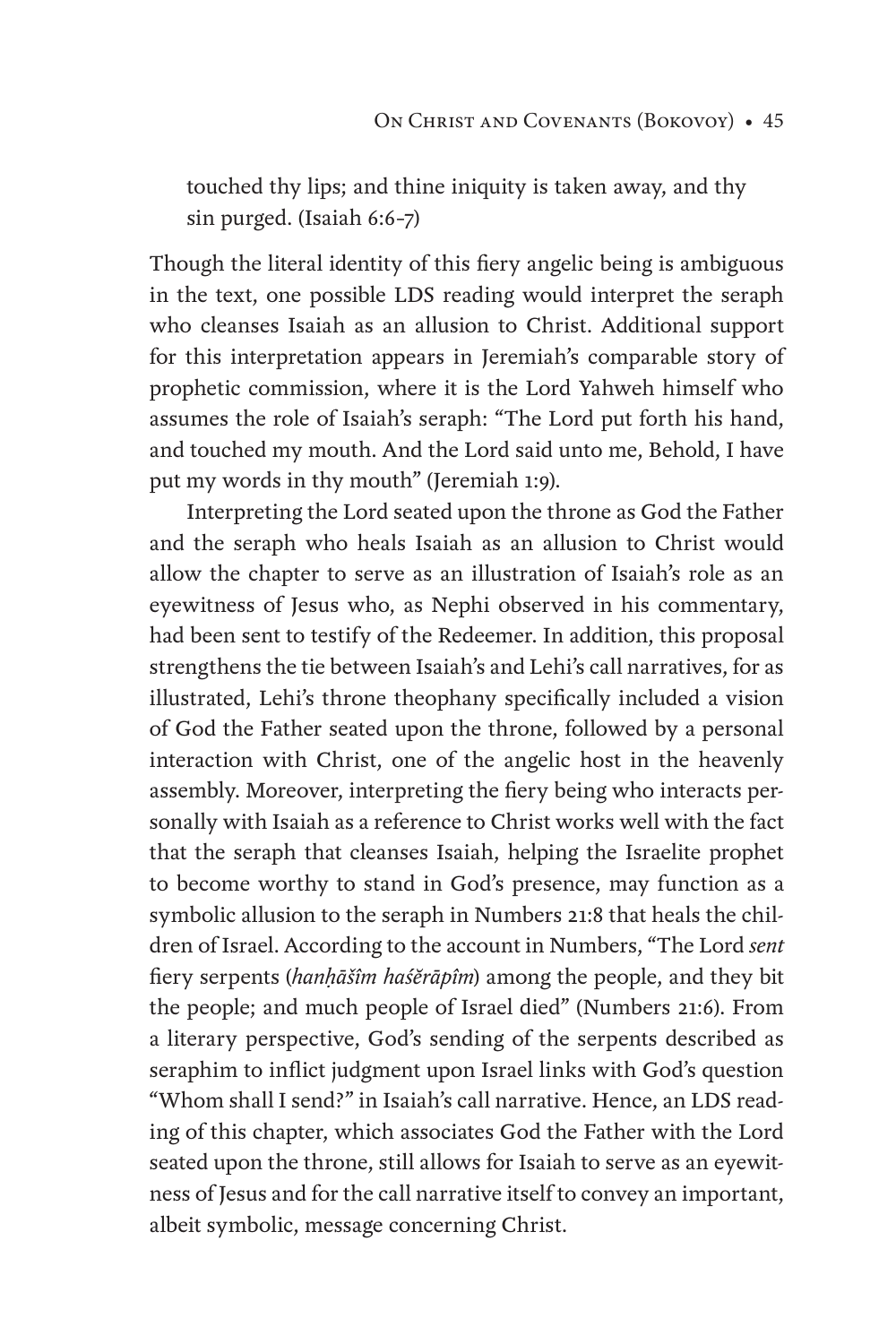Unlike Isaiah's account of prophetic commission, the story of judgment in Numbers 21 allows for Israel to repent and become saved through a symbolic representation of the seraphim that caused their affliction: "And the Lord said unto Moses, Make thee a fiery serpent (*śārāp*, singular of seraphim), and set it upon a pole: and it shall come to pass, that every one that is bitten, when he looketh upon it, shall live" (Numbers 21:8). Significantly, in terms of the symbolism featured in Isaiah's account, this fiery serpent that possessed the ability to save those who would look upon the image with faith appears specifically designated as a seraph, the singular form of the seraphim in Isaiah's vision.<sup>30</sup> Thus, the seraph that heals Isaiah may function as a symbolic allusion to the seraph that saves Israel in Numbers 21. Both New Testament and Book of Mormon authors refer to this seraph as a type for Christ (see John 3:14; Helaman 8:14–15). Through parallelism, the seraph in Isaiah's vision can be read by Latter-day Saints as an allusion to Jesus, the heavenly being who possesses the power to make one holy in the presence of God. The seraph therefore may function as an allusion to one of the two themes Nephi identified in the writings of the Old Testament prophet.

In addition to its witness of Christ as purifier, the specific message the Lord gave Isaiah in his prophetic commission to share as his word illustrates the connection between Isaiah 6 and the importance of honoring covenants, particularly those connected with proper worship. After Isaiah volunteered to represent the assembly as messenger, the Lord informed Isaiah that as a result of covenant violations, Israel would be destroyed:

And he said, Go, and tell this people, Hear ye indeed, but understand not; and see ye indeed, but perceive not. Make the heart of this people fat, and make their ears heavy, and shut their eyes; lest they see with their eyes, and hear with

<sup>30.</sup> Koehler and Baumgartner, *Hebrew and Aramaic Lexicon of the Old Testament*, 1360.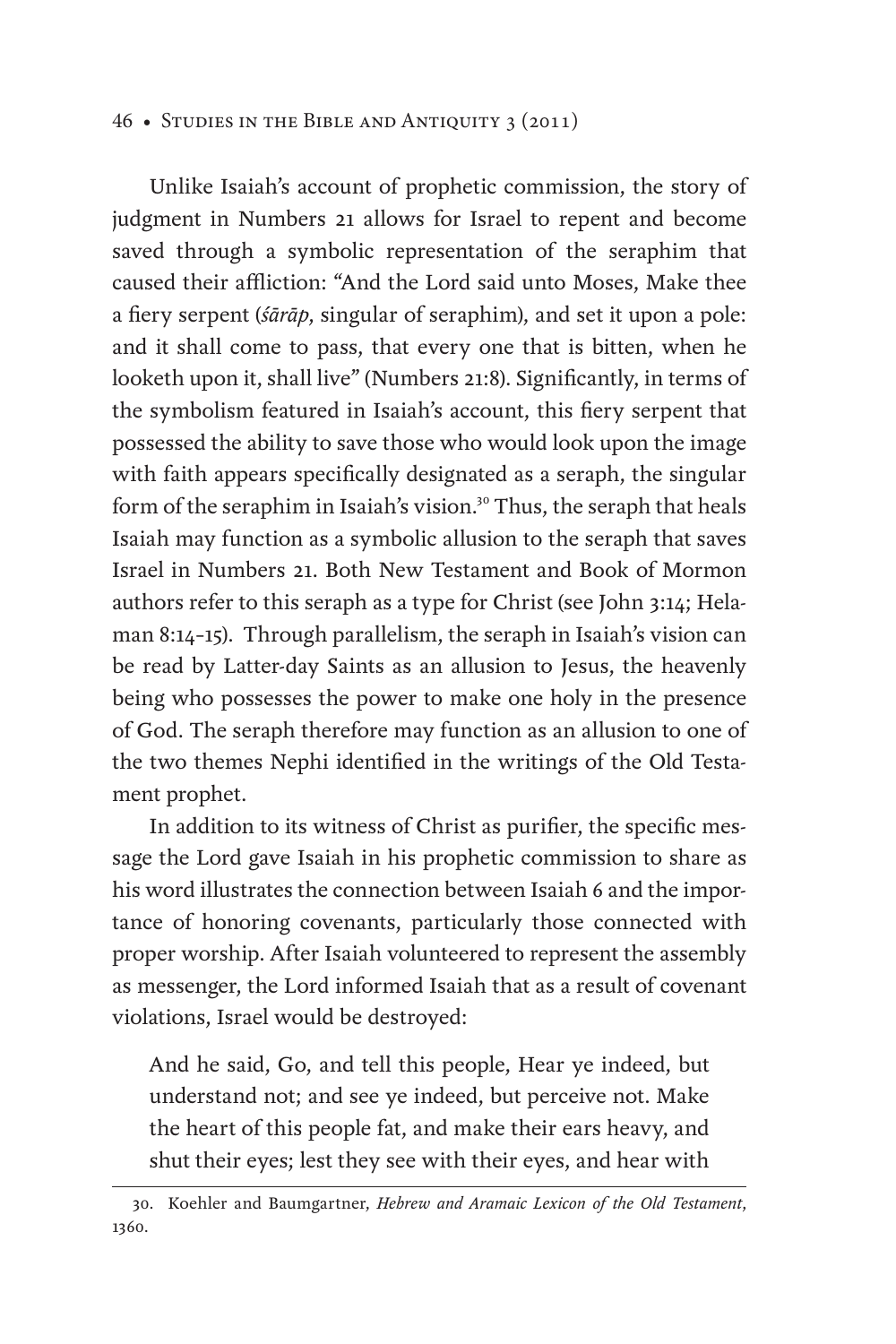their ears, and understand with their heart, and convert, and be healed. (Isaiah 6:9–10)

Hence, as one responsible to symbolically afflict Judah/Israel with his words, Isaiah served a similar role as the fiery serpents in Numbers 21.

From a symbolic perspective, Isaiah's commission, which states, "hear ye indeed, but understand not; and see ye indeed, but perceive not" (Isaiah 6:9), suggests that by violating their covenant not to participate in idol worship, the people were to be treated like the images they had chosen to worship.<sup>31</sup> As witnessed in Psalm 135, imagery such as hearing yet not *truly* understanding and seeing while not *really* perceiving represents a typical prophetic taunt raised against Near Eastern idols:

The idols of the heathen are silver and gold, the work of men's hands. They have mouths, but they speak not; eyes have they, but they see not; they have ears, but they hear not; neither is there any breath in their mouths. They that make them are like unto them: so is every one that trusteth in them. (Psalm 135:15–18)

Similar imagery connecting these weaknesses with idols appears explicit in Isaiah 42:17–20:

They shall be turned back, they shall be greatly ashamed, that trust in graven images, that say to the molten images, Ye are our gods. Hear, ye deaf; and look, ye blind, that ye may see. Who is blind, but my servant? or deaf, as my messenger that I sent? who is blind as he that is perfect, and blind as the Lord's servant? Seeing many things, but thou observest not; opening the ears, but he heareth not.

An idol representing a false god did not truly possess the ability to see or to hear. In essence, Isaiah's message in chapter 6 is that the

<sup>31.</sup> G. K. Beale, "Isaiah VI 9–13: A Retributive Taunt against Idolatry," *Vetus Testamentum* 41/3 (1991): 257–78.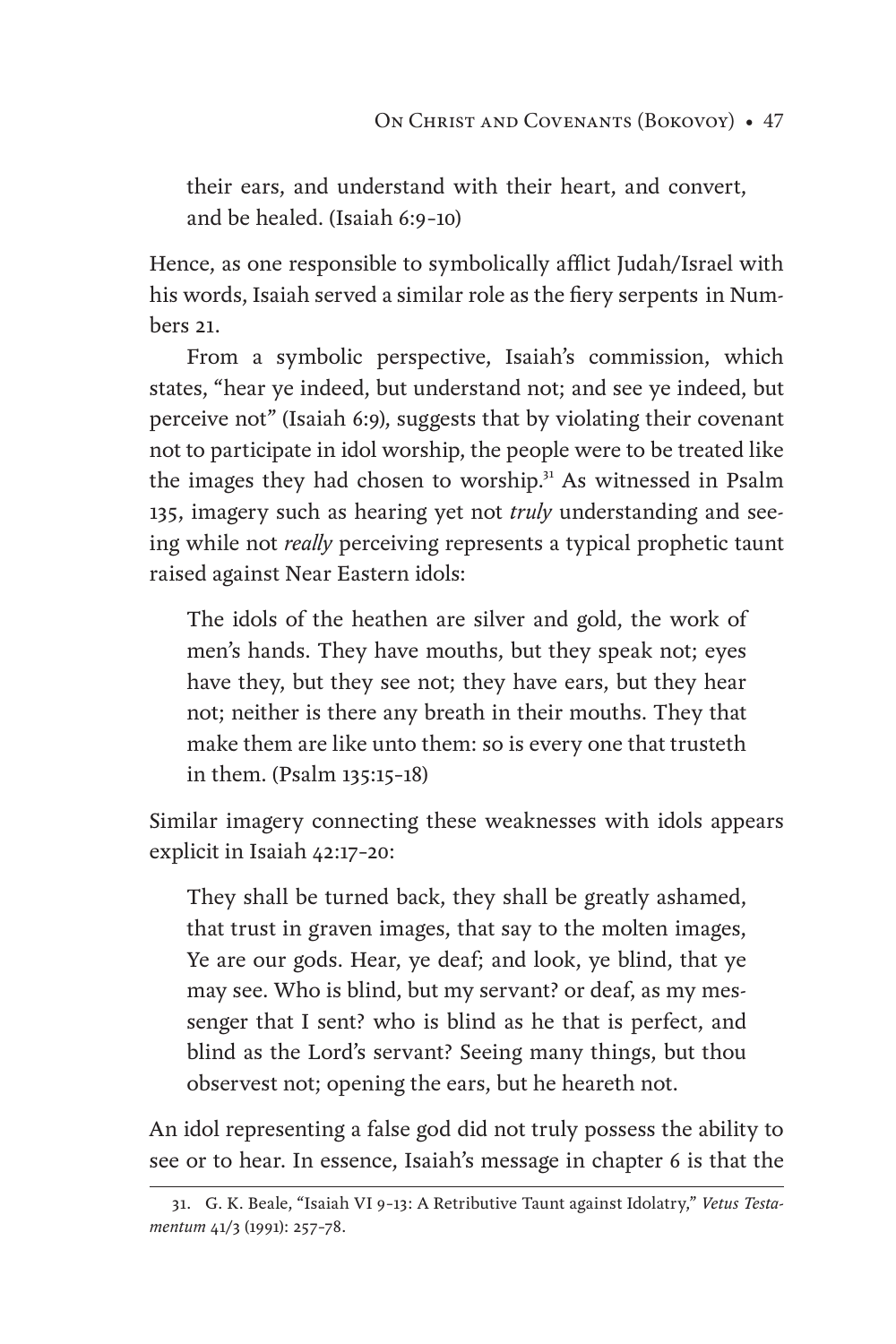people have symbolically become what they worship, a fact supported by Isaiah chapter 1, which tells Israel she shall become an oak, or terebinth, that is, the material used in the production of an idol:

For they shall be ashamed of the oaks which ye have desired, and ye shall be confounded for the gardens that ye have chosen. For ye shall be as an oak whose leaf fadeth, and as a garden that hath no water. (Isaiah 1:29–30)

The direct literary allusion to this imagery in Isaiah 6 appears in verse 13, which speaks of Israel's remnant as a "tenth" that will return and be burned again as a "terebinth and as an oak whose substance is in them." As G. K. Beale has noted:

Expressions describing Israel as "having ears but not hearing" (6:9–10) and "like a burning tree" (6:13) are best understood as metaphors of idolatry which are applied to the disobedient nation in order to emphasize that they would be punished for their idol worship by being judged in the same manner as their idols. $32$ 

According to the book of Deuteronomy, God placed his chosen people under covenant to avoid the illicit worship of these foreign images. The biblical commandment concerning the way Israel was to treat these idols was very specific:

Ye shall utterly destroy all the places, wherein the nations which ye shall possess served their gods, upon the high mountains, and upon the hills, and under every green tree: And ye shall overthrow their altars, and break their pillars, and burn their groves with fire; and ye shall hew down the graven images of their gods, and destroy the names of them out of that place. (Deuteronomy 12:2–3; compare 7:24–26)

Deuteronomy also specifies the death penalty for those Israelites who violated this sacred covenant (Deuteronomy 17:2–5). Deutero-

<sup>32.</sup> Beale, "Isaiah VI 9–13," 272.